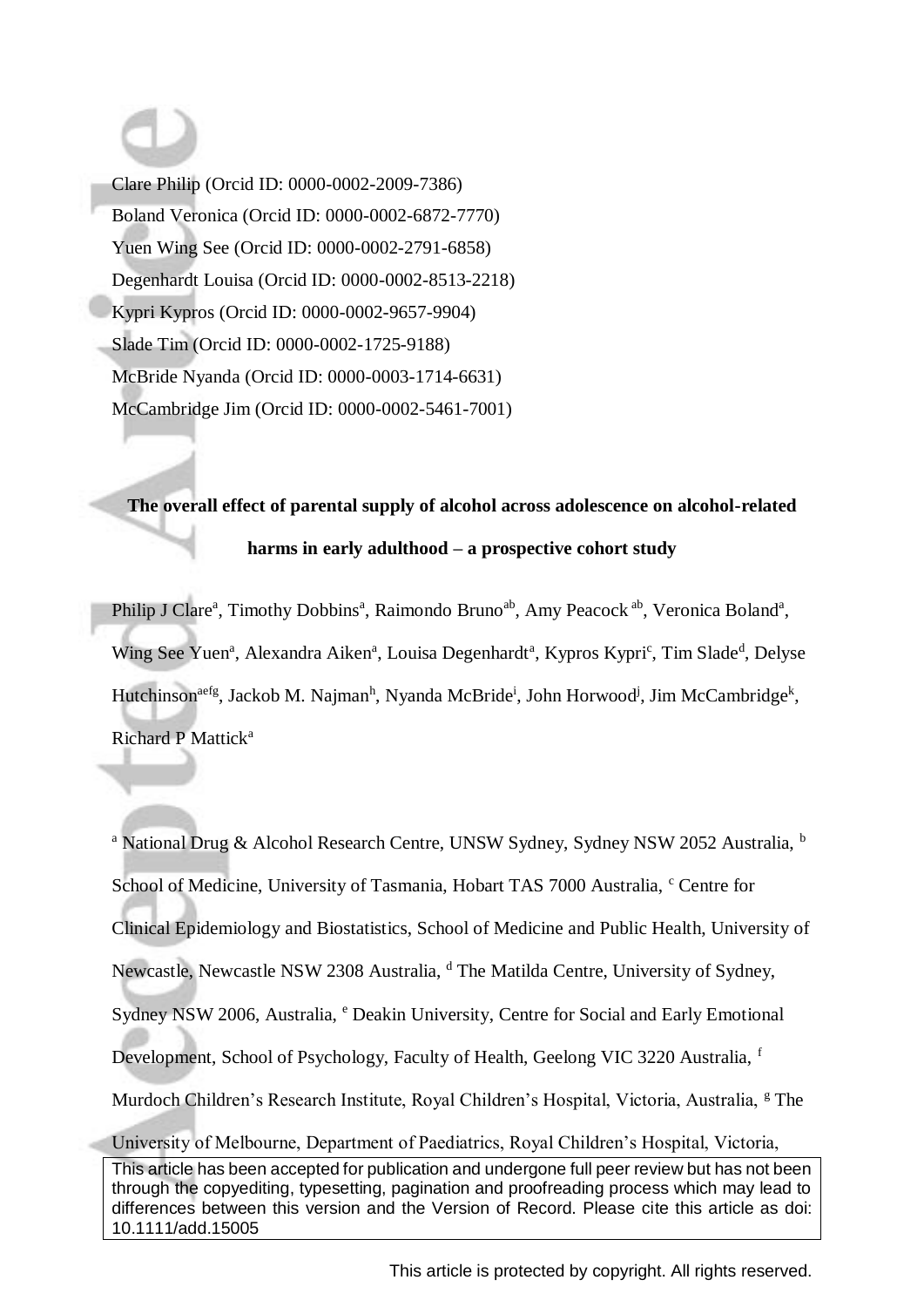Australia, <sup>h</sup> Queensland Alcohol and Drug Research and Education Centre, University of Queensland, Brisbane QLD 4072 Australia, <sup>i</sup> National Drug Research Institute, Curtin University, GPO Box U1987, Perth WA 6845 Australia, <sup>j</sup> Department of Psychological Medicine, University of Otago, Christchurch 8140 New Zealand; <sup>k</sup>Department of Health Sciences, University of York, Heslington, York YO10 5DD, United Kingdom.

**Correspondence to:** Philip J Clare, NDARC, Faculty of Medicine, UNSW Sydney, Sydney, NSW, 2052, Australia, email: p.clare@unsw.edu.au, phone: +61 2 9385 0333.

Acc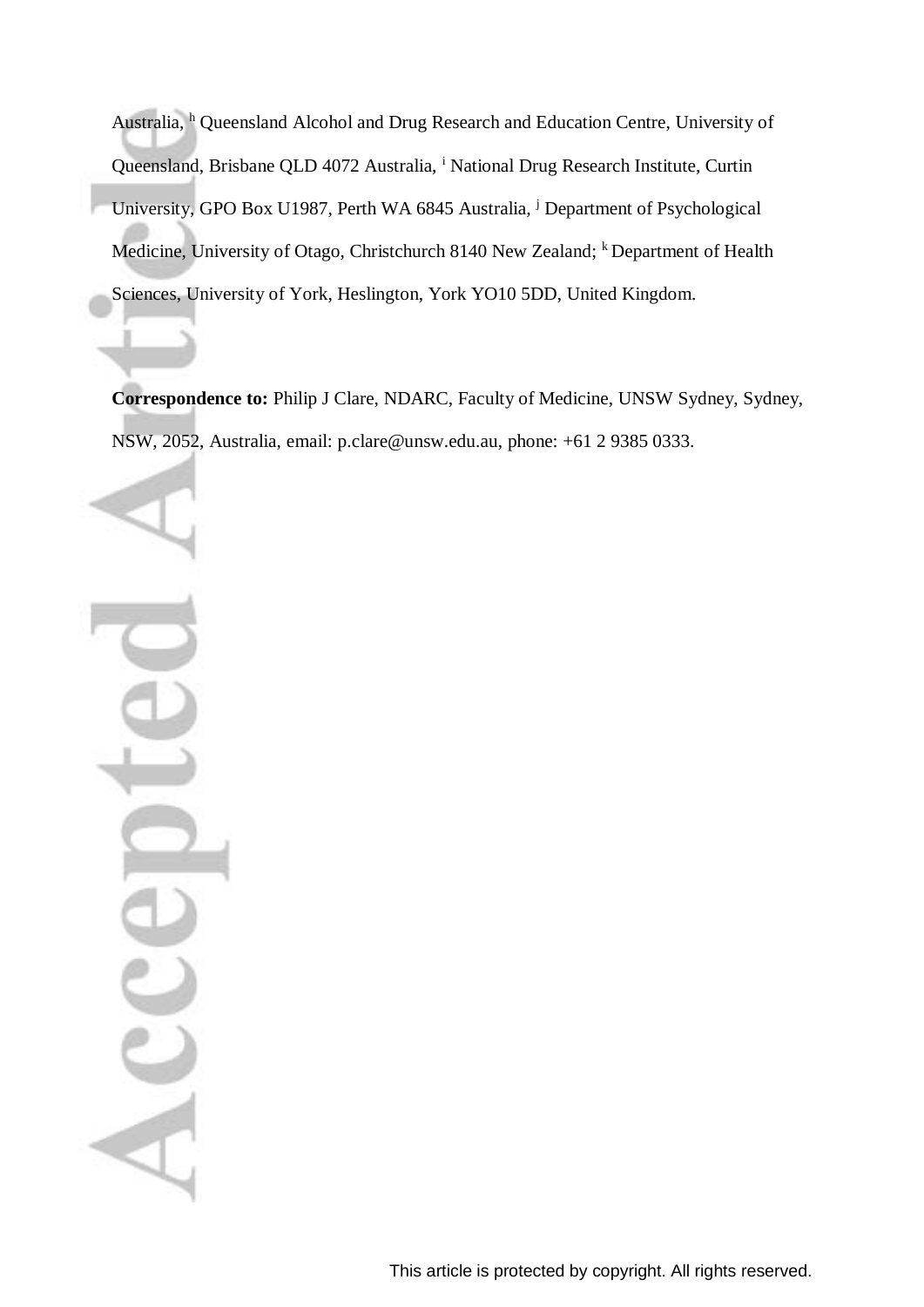**Funding Source:** PC receives PhD scholarships from The Australian Government under the Research Training Program, and the National Drug and Alcohol Research Centre. The APSALS study was funded by a 2010-2014 Australian Research Council Discovery Project Grant (DP:1096668) to RPM, JN, KK, TS, DH, two Australian Rotary Health Mental Health Research Grants to RPM, AA, JN, KK, TS, DH, RB and an NHMRC project grant (APP1146634). Funding was also received from: National Health and Medical Research Council Principal Research Fellowship Grants to RPM (APP1045318), and KK (GNT0188568, APP1041867); National Health and Medical Research Council Early Career Fellowship to AP (APP1109366); National Health and Medical Research Council Project Grants to RPM for a Longitudinal Cohorts Research Consortium (GNT1009381 and GNT1064893); a Research Innovation Grant from the Australian Foundation for Alcohol Research and Education to RPM, JN, KK, TS, DH, and RB; and the National Drug and Alcohol Research Centre, UNSW Sydney, which is supported funding from the Australian Government under the Drug and Alcohol Program. Funding bodies had no role in study design, data analysis, data interpretation, data collection or writing of the article.

# **Declaration of Competing Interests:** None.

**Study Registration:** ClinicalTrials.gov (NCT02280551).

**Contributors' Statements:** PC and TD conceptualised the study. RPM, JN, KK, TS, and DH conceptualised the cohort. AA, RB, and NM designed the data collection methods for the cohort. PC, AA, and RPM acquired the data. PC conducted the data analyses and drafted the manuscript. All authors provided substantial contributions to the manuscript and approved the final manuscript as submitted.

# **Word Count:** 4,609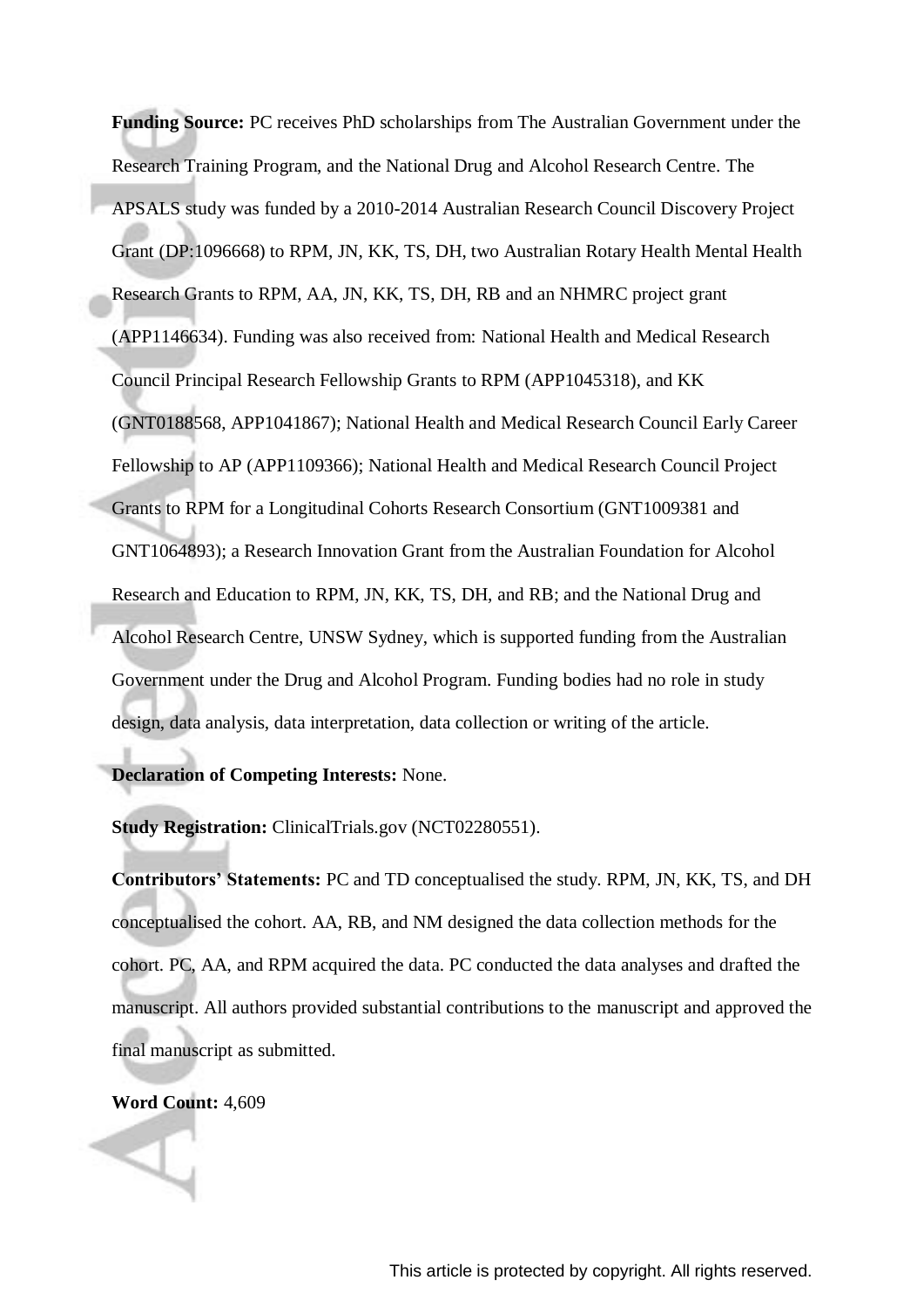**Abstract**

**Background and Aims** Recent research suggests parental supply of alcohol is associated with more risky drinking and alcohol-related harm among adolescents. However, the overall effect of parental supply across adolescence remains unclear because parental supply of alcohol varies over adolescence. Due to the complexity of longitudinal data, standard analytic methods can be biased. This study examined the effect of parental supply of alcohol on alcohol-related outcomes in early adulthood using robust methods to minimise risk of bias. **Design** Prospective longitudinal cohort study.

**Setting** Australia

**Participants** Cohort of school students (n=1906) recruited in the first year of secondary school (average age 12.9yrs) from Australian schools in 2010-11, interviewed annually for 7 years.

**Measurements** The exposure variable was self-reported parental supply of alcohol (including sips/whole drinks) across five years of adolescence (waves 1-5). Outcome variables were self-reported binge drinking, alcohol-related harm, and symptoms of alcohol use disorder, measured in the two waves after the exposure period (waves 6-7). To reduce risk of bias, we used Targeted Maximum Likelihood Estimation to assess the (counterfactual) effect of parental supply of alcohol in all five waves versus no supply, on alcohol-related outcomes. **Findings** Parental supply of alcohol across adolescence saw greater risk of binge drinking (RR:1.53; 95% CI:1.27-1.84) and alcohol-related harms (RR:1.44; 95% CI:1.22-1.69) in the year following the exposure period compared with no supply in adolescence. Earlier initiation of parental supply also increased risk of binge drinking (RR:1.10; 95% CI:1.05-1.14), and any alcohol-related harm (RR:1.09; 95% CI:1.05-1.13) for each year earlier parental supply began compared with later (or no) initiation.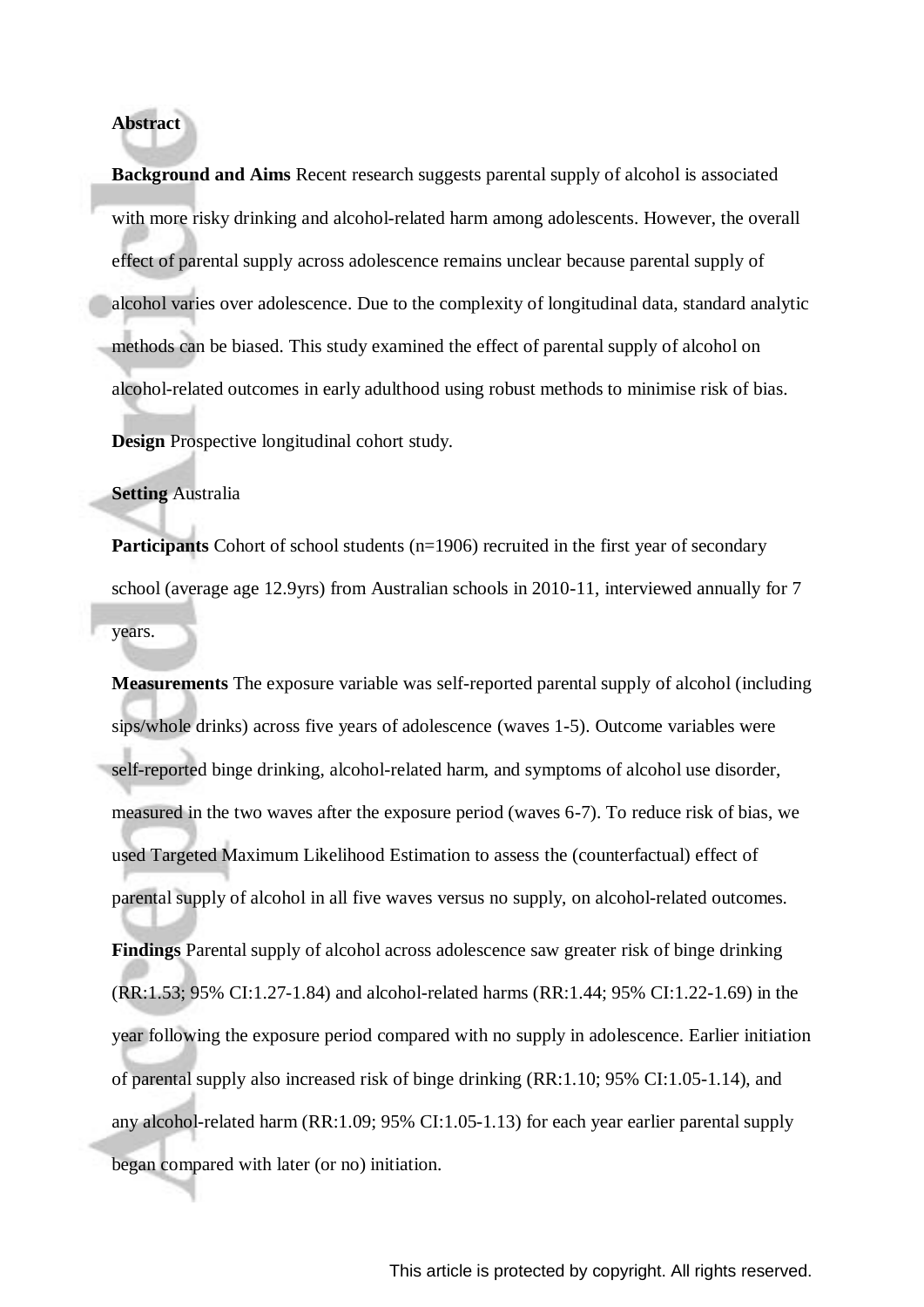**Conclusions** Adolescents whose parents supply them with alcohol appear to have an increased risk of alcohol-related harm compared with adolescents whose parents do not supply them with alcohol. The risk appears to increase with earlier initiation of supply. **Keywords:** Alcohol, adolescence, epidemiology, targeted maximum likelihood estimation, confounding, cohort studies

Acc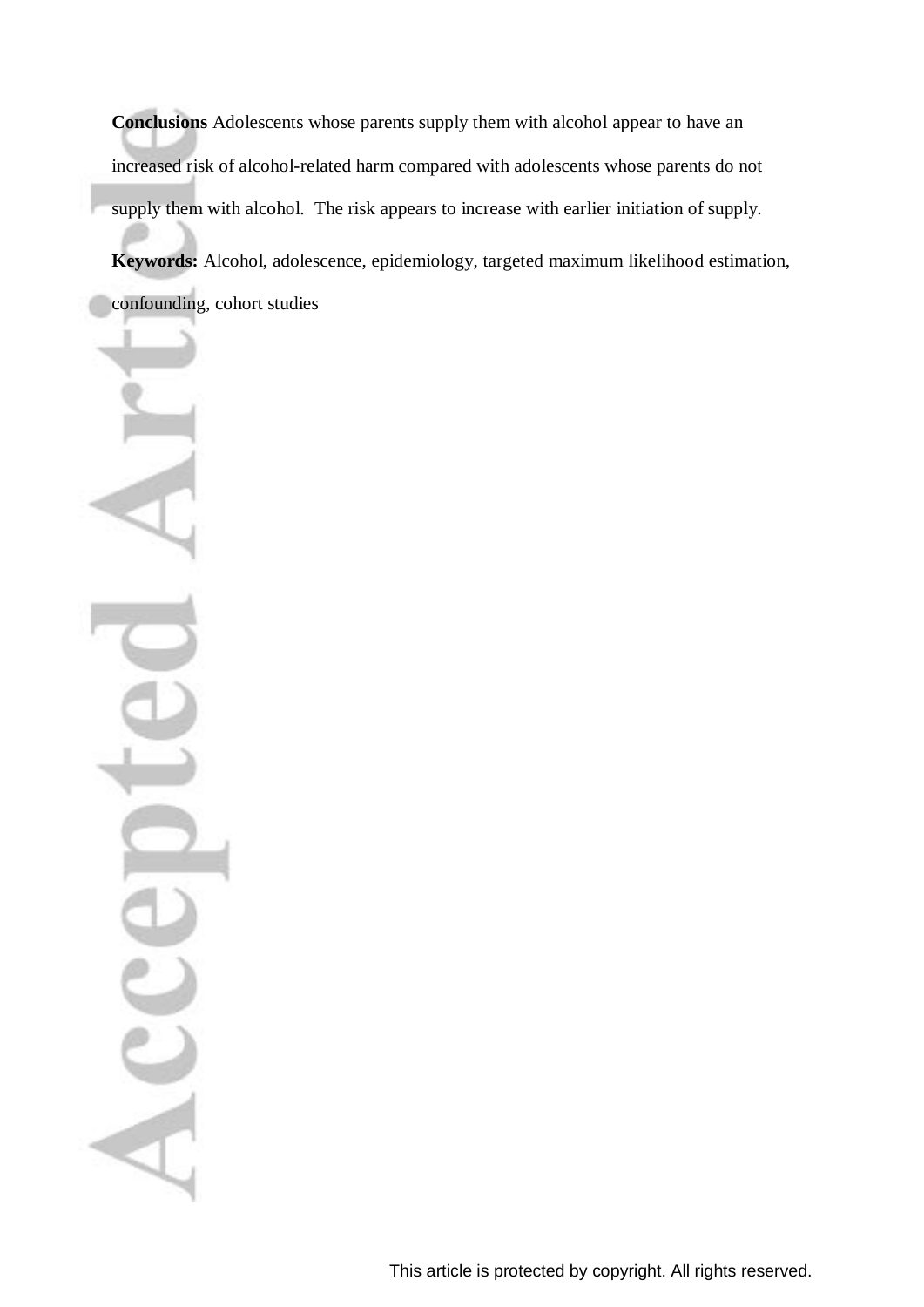# **Introduction**

The use of alcohol and other drugs cause a substantial health burden worldwide (1, 2). Alcohol consumption in early life is an important global health issue, recognised as the leading risk for disability adjusted life years in 10-24-year-olds (3), as well as being associated with non-communicable diseases (4) and other health burden (5). Despite the potential for harm caused by alcohol consumption, parents remain a major provider of alcohol to adolescents (6). While this is sometimes attributed to a desire to mitigate harm, there is little evidence for a beneficial effect of parental supply of alcohol. In fact, recent research has shown that parental supply of alcohol is associated with significantly higher odds of risky drinking, alcohol-related harm, and symptoms of alcohol use disorders (AUD) (7, 8).

Previous analyses have focussed on point estimates of exposure, typically using a relatively proximal outcome (e.g. measuring the association between exposure in one year and outcome in the following year). Thus, longer-term relationships such as joint effects of repeated exposure over time, or the cumulative effects of long-term exposure, remain unclear. In addition, parental supply of alcohol is not static, potentially varying for each individual over the course of adolescence. Consequently, the overall effect of parental supply of alcohol on later harm is uncertain. To date there has been no attempt to consider the overall, cumulative effect of parental supply of alcohol across adolescence, nor to examine the effect of different 'courses' of supply, that is, to examine the effect of initiating parental supply earlier in adolescence.

When examining the joint effect of an exposure across multiple time-points, additional sources of bias must be addressed beyond those considered in standard analyses of observational data. One such source of bias is time-varying confounding, where confounders of the relationship between an exposure and an outcome are themselves effected by prior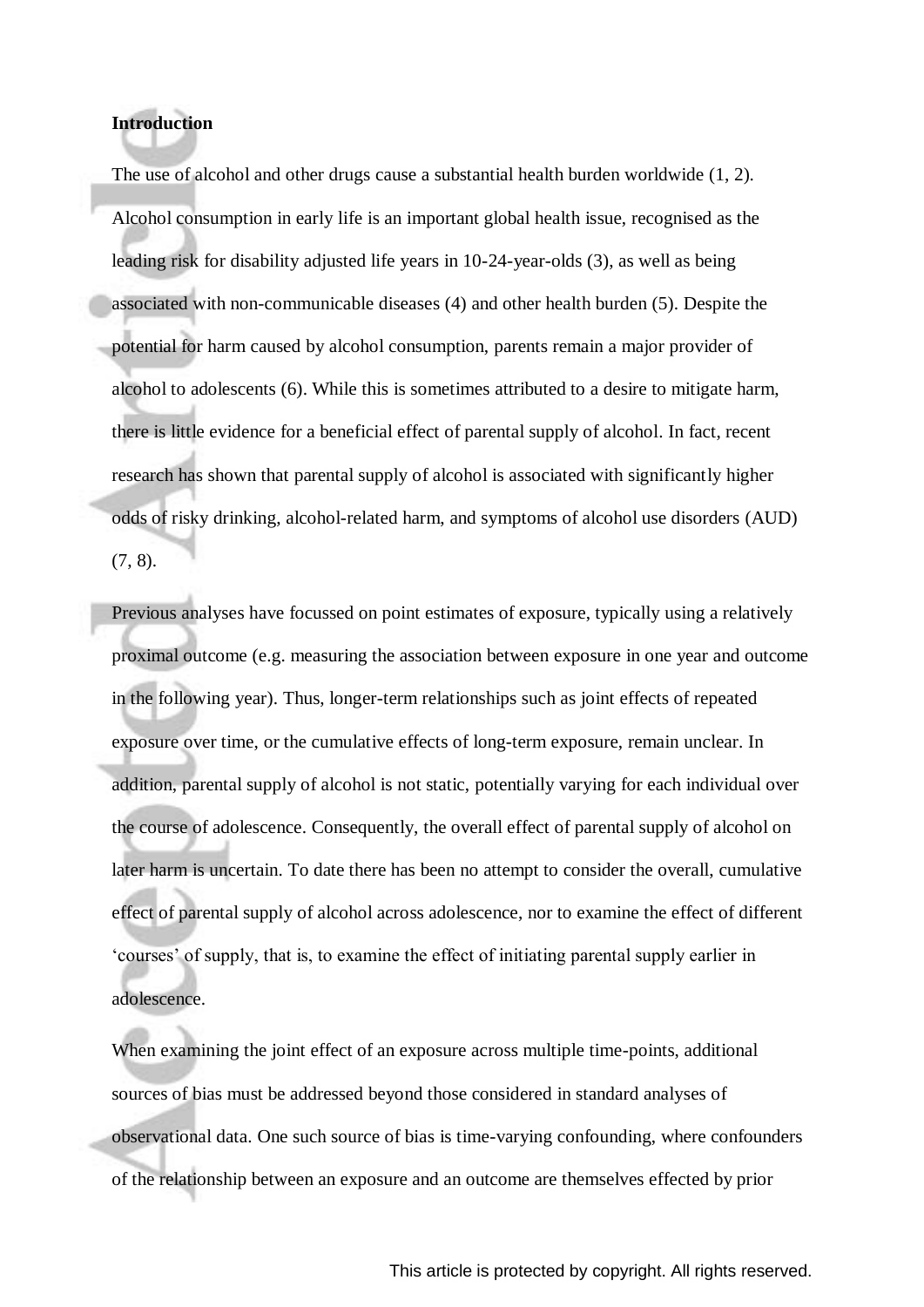exposures (9). This issue can bias standard analytic techniques (10), even to the point of leading to contradictory conclusions (11). A range of different statistical methods for handling time-varying confounding have been developed, with the most commonly used being inverse probability of treatment weighted marginal structural models (IPW) (12). These use the propensity score (the probability of exposure) to create a weighted outcome model which is a consistent estimator of causal effects such as average treatment effects, provided the propensity is correctly estimated. Alternative methods have focused on the outcome model rather than the propensity model. For example, G-computation (13, 14) models the outcome given exposure and covariates, and compares what would have been expected had everyone in the sample received specific levels of the exposure. More recently, a number of more robust techniques have been proposed, which utilise models of both exposure and outcome, but require only one of the two to be specified correctly to provide consistent estimates (15). One such method is targeted maximum likelihood estimation (TMLE) (16), which involves estimating initial models of both the outcome and the exposure of interest, and then updating the outcome model based on a function of the initial estimates (17, 18).

The aim of this study was to estimate the joint effect of parental supply of alcohol across adolescence on a number of alcohol-related outcomes in early adulthood, using observed data from the Australian Parental Supply of Alcohol Longitudinal Study (APSALS) cohort (8) of adolescents. In doing so, we compared the effects of a number of different trajectories of parental supply across five years of adolescence (waves 1-5 of the cohort) on the risk of five different alcohol-related outcomes in the two subsequent years (wave 6 and wave 7): binge drinking, alcohol-related harms, and symptoms of alcohol abuse, dependence, and alcohol use disorder (AUD). To adjust for exposure-affected time-varying confounding, we estimated effects using TMLE.

 $\mathcal{A}_{\mathcal{A}}$ 

a <sub>ma</sub>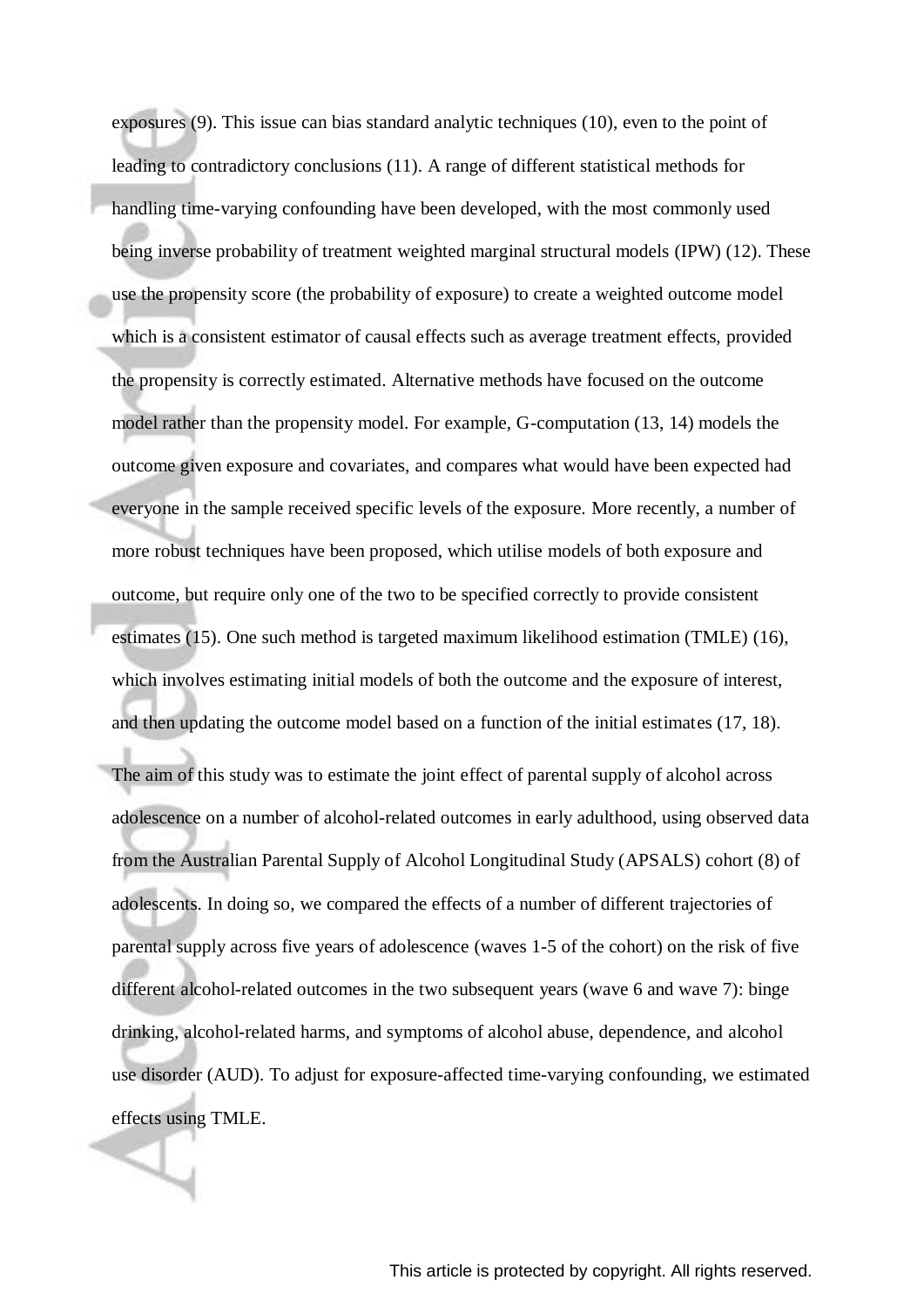# **Methods**

# APSALS cohort

We analysed data from the APSALS cohort (registered as a longitudinal cohort with ClinicalTrials.gov: NCT02280551), a sample of n=1906 adolescents recruited in the first year of secondary school (average age 12.9 years) from Australian schools in 2010-11 and surveyed annually via either pen-and paper or online survey. Details of the sample are provided elsewhere (7, 8, 19). Signed consent was obtained from participating parents. Ethical approval was given by UNSW Sydney, Curtin University, and the universities of Tasmania, Newcastle, and Queensland. The STROBE checklist and recruitment/retention flow diagram are included in Supplementary Appendix A. The current analysis includes data from seven years of the study (waves 1- 7).

# Primary outcome variables

We present analyses of five binary outcomes: binge drinking, alcohol-related harms, and three outcomes based on the Diagnostic and Statistical Manual of Mental Disorders (DSM) criteria for substance use disorders: two based on DSM-IV (abuse and dependence) (20) and one based on DSM-5 (AUD) (21).

# *Binge drinking*

We defined binge drinking based on the Australian National Health and Medical Research Council (NHMRC) guidelines (22), which recommend that consumption of alcohol not exceed 40g (four standard drinks) on a single occasion to reduce the risk of alcohol-related injury arising from that occasion. As such, we defined binge drinking as consumption of more than four standard drinks on a single occasion in the previous year, coded as a binary variable (no/yes). Participants were also asked how frequently they drank four or more drinks in the past year, which was used for sensitivity analyses of the frequency of binge drinking.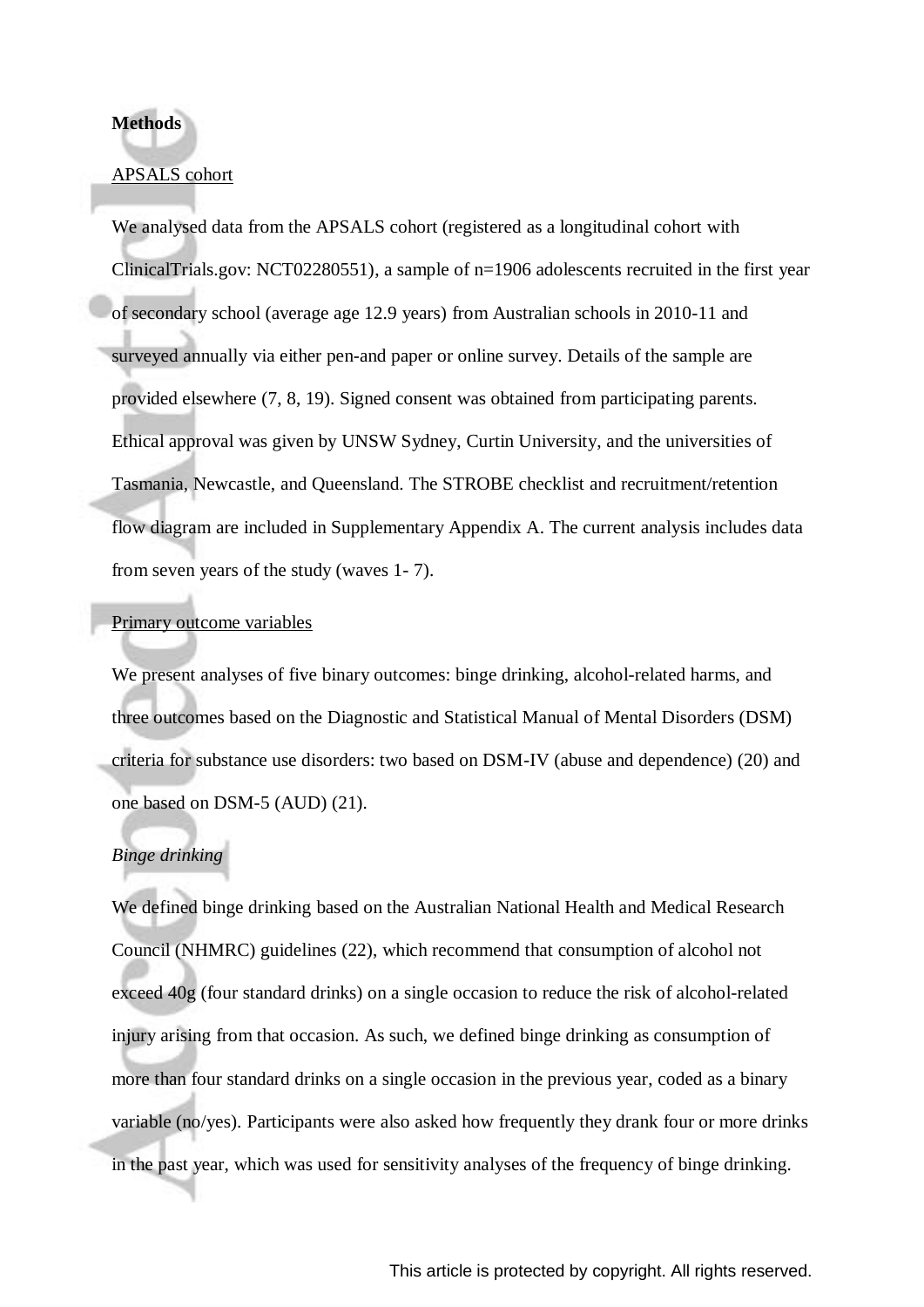# *Experience of alcohol-related harm*

Based on questions from the School Health and Alcohol Harm Reduction Project (SHAHRP) (23), adolescents were asked how often (if at all) they had experienced a range of different alcohol-related harms in the last 12 months. The scale includes 17 different harms, which were then used to code into a binary (no/yes) variable indicating whether the participant had experienced any of the 17 harms, based on past research (8), as well as a scale score of the number of harms experienced at least once, ranging from 0-17. Because the first two items of the SHAHRP are less severe, and potentially overlap with binge and other risky drinking, we conducted a post-hoc sensitivity analysis excluding the first two items from the scale.

### *DSM outcomes*

Symptoms of DSM-IV and DSM-5 disorders were assessed using the alcohol abuse items from the National Institute of Health Diagnostic Interview Schedule for Children Version IV (NIMH DISC-IV) (24), which includes self-reported experience of DSM-IV and DSM-5 AUD symptoms. Adolescents were considered to have experienced DSM-IV alcohol abuse if they reported experiencing at least one of the four abuse symptoms in the last 12 months. Similarly, they were considered to meet DSM-IV dependence criteria if they reported at least three of the seven dependence symptoms, and to meet DSM-5 AUD criteria if they reported experiencing at least two of the eleven alcohol use disorder symptoms. Each of the three variables was coded into a binary (no/yes) variable.

# Exposure variable

The primary exposure considered in this analysis was parental supply of alcohol, as reported by the adolescent. Adolescents were asked who had supplied them alcohol in the past 12 months, with possible sources including mother, father, other adults, friends, siblings, selfsupply and religious services, how often they received supply from those sources, and the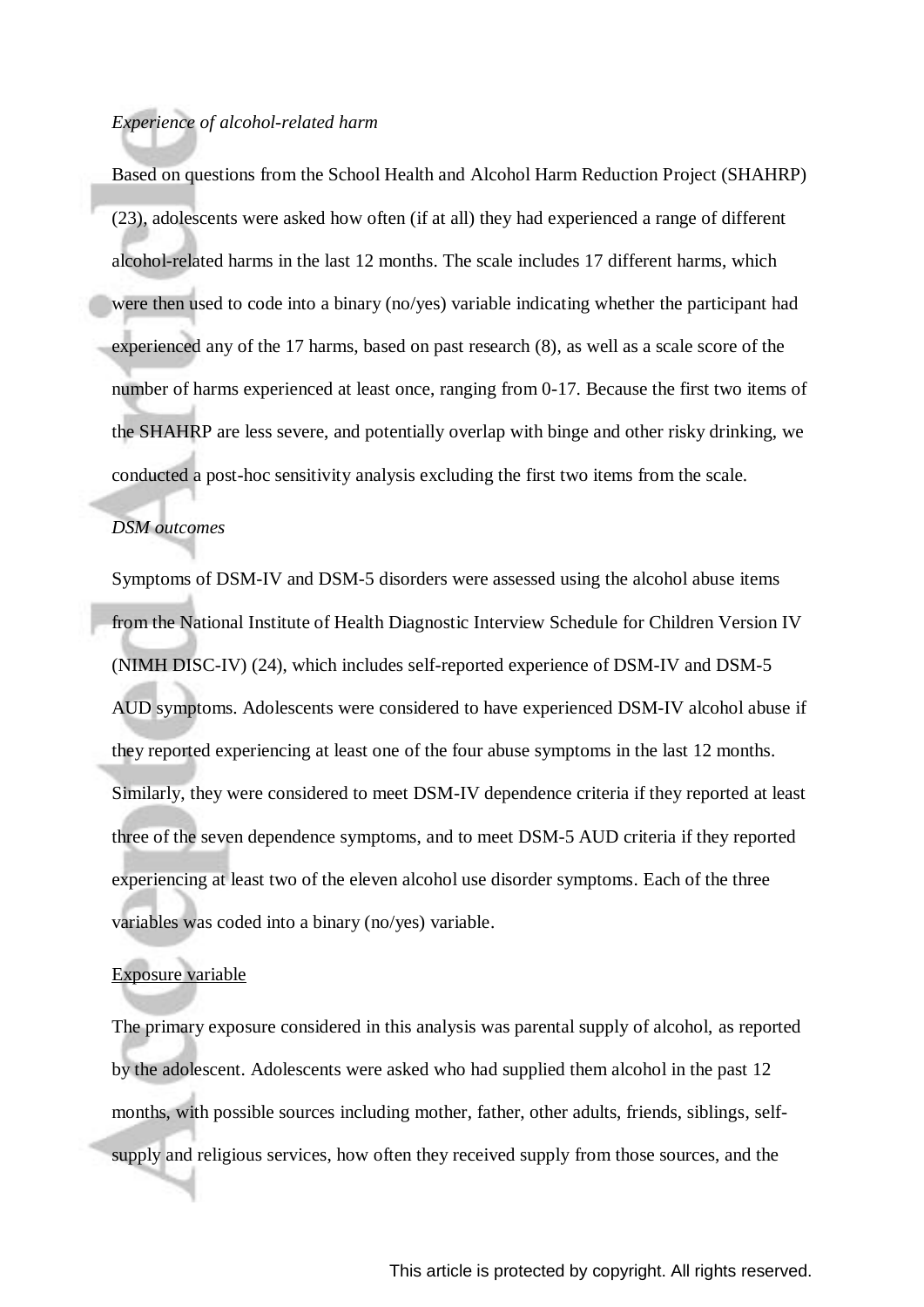quantity supplied. Based on responses to these questions, a dichotomous exposure variable was coded indicating those who had received supply of alcohol from parents, and those who had not. For the purposes of these analyses, parental supply of alcohol included supply of whole drinks and sips. Because the analysis is intended to examine the joint effect of exposure across five years of adolescence, our primary analysis compares the two most extreme trajectories of exposure: no parental supply in any of the five years versus supply in all five years. This represents the maximum possible effect of parental supply. In addition, as a post-hoc secondary analysis, we also consider the effect of delaying supply to age 15 (in line with NHMRC guidelines to delay alcohol initiation until at least age 15)(22), but supplying thereafter, versus no supply at all. Finally, we also consider the effect of earlier initiation of supply, analysed as the additive effect of initiating supply in an earlier year and continuing to supply thereafter – that is, the effect of initiating supply at age 12 compared with age 13; age 13 compared with age 14; and so on – estimated by parameters from a working marginal structural model, in which wave of initiation was considered as a continuous predictor variable.

# Confounding variables

We included a range of baseline (Wave 1) and time-varying (i.e. that vary with each wave) confounding variables in our analysis based on prior research with APSALS (7, 8) and identified from the broader literature (25-34). Wave 1 variables comprised parental factors (parental religiosity, parent employment and birth country, and parental responsiveness, demandingness and consistency), and familial factors (family conflict/positive relations, household income and area level socioeconomic status). Time-varying confounders comprised supply of alcohol from other sources (e.g., peers), parental factors (parent alcohol use, alcohol-specific rules and parental monitoring), family factors (one- or two-parent household, access to alcohol without parental knowledge), child factors (child gender, money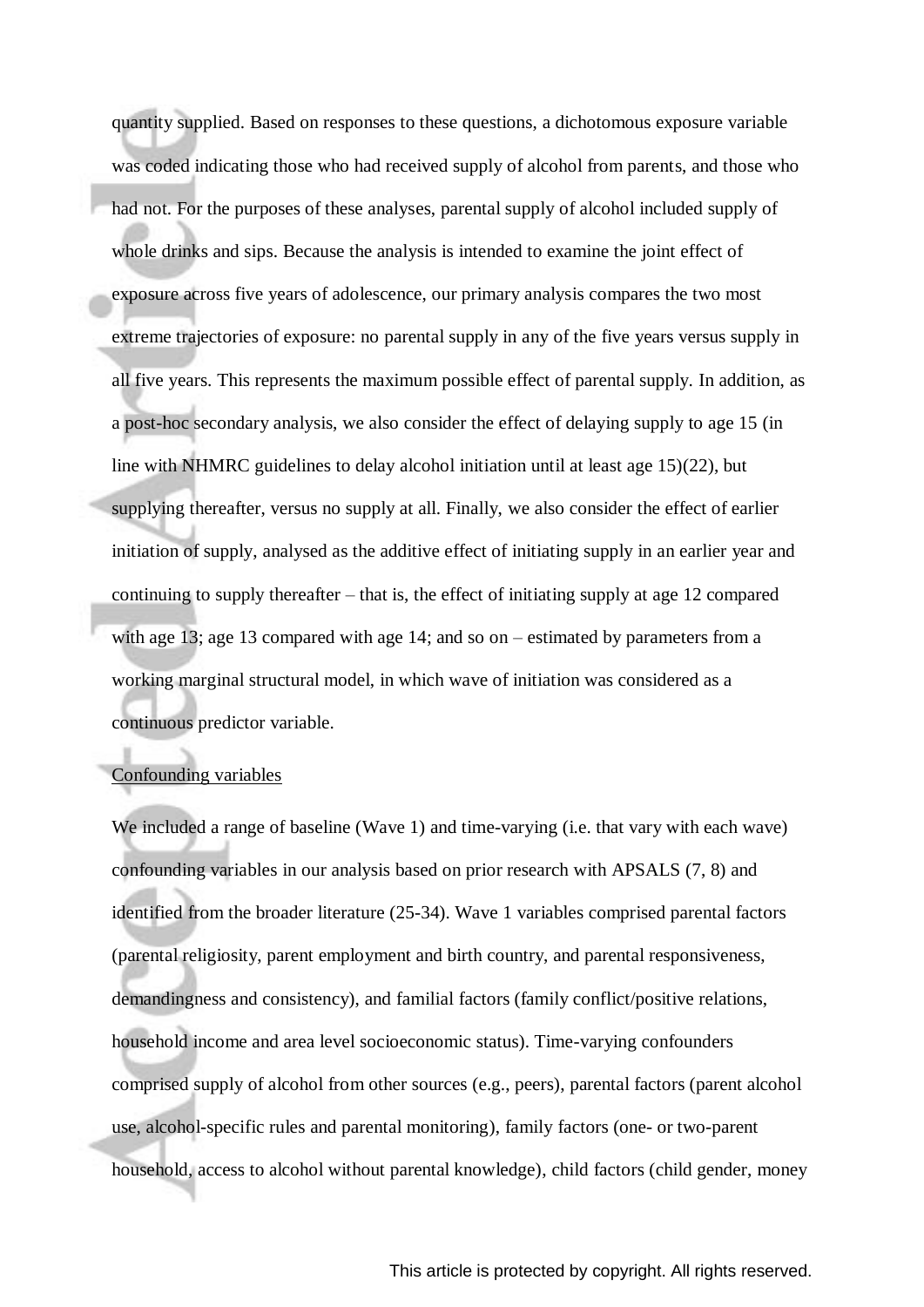to purchase alcohol, tobacco use, externalising behaviour, anxiety and depression symptoms, and problems socialising), and peer factors (peer substance use, and peer disapproval of alcohol and tobacco use). More detail on the covariates is included in Supplementary Appendix B.

# Statistical analysis

We analysed the joint effect of parental supply of alcohol from waves 1-5 (early-mid adolescence) on outcomes at wave 6 (average age 17.8 years) and wave 7 (average age 18.8 years), when participants were reaching the legal age to purchase alcohol. That is, the primary causal estimand was the effect of parental supply at all five waves, compared with no parental supply at any wave. Analysis was based on a counterfactual framework, using models to construct expected probabilities had everyone in the sample experienced those particular patterns of exposure. These counterfactual estimates are based on sum of the estimates of the effect of supply in each wave, based on all observations, regardless of their observed pattern of exposure. Thus, patterns of exposure can be compared based on models that use all data points, regardless of the number with that *observed* pattern of exposure, increasing the power of analyses. The assumed causal structure can be seen in Figure 1, where  $A_t$  is the exposure (parental supply of alcohol) at each time point, B is the set of wave 1, time-constant confounders,  $L_t$  is the set of time-varying confounders, and Y is the outcome.

In addition to the primary analysis, two post-hoc sensitivity analyses were also conducted. Firstly, to test for the possible effect of including covariates from the same wave as the exposure variable, the data were re-analysed using only covariates from previous waves. Secondly, to address the potential confounding effect of previous levels of the outcome variables, the data were re-analysed including the observations of the levels of the outcomes during the exposure period.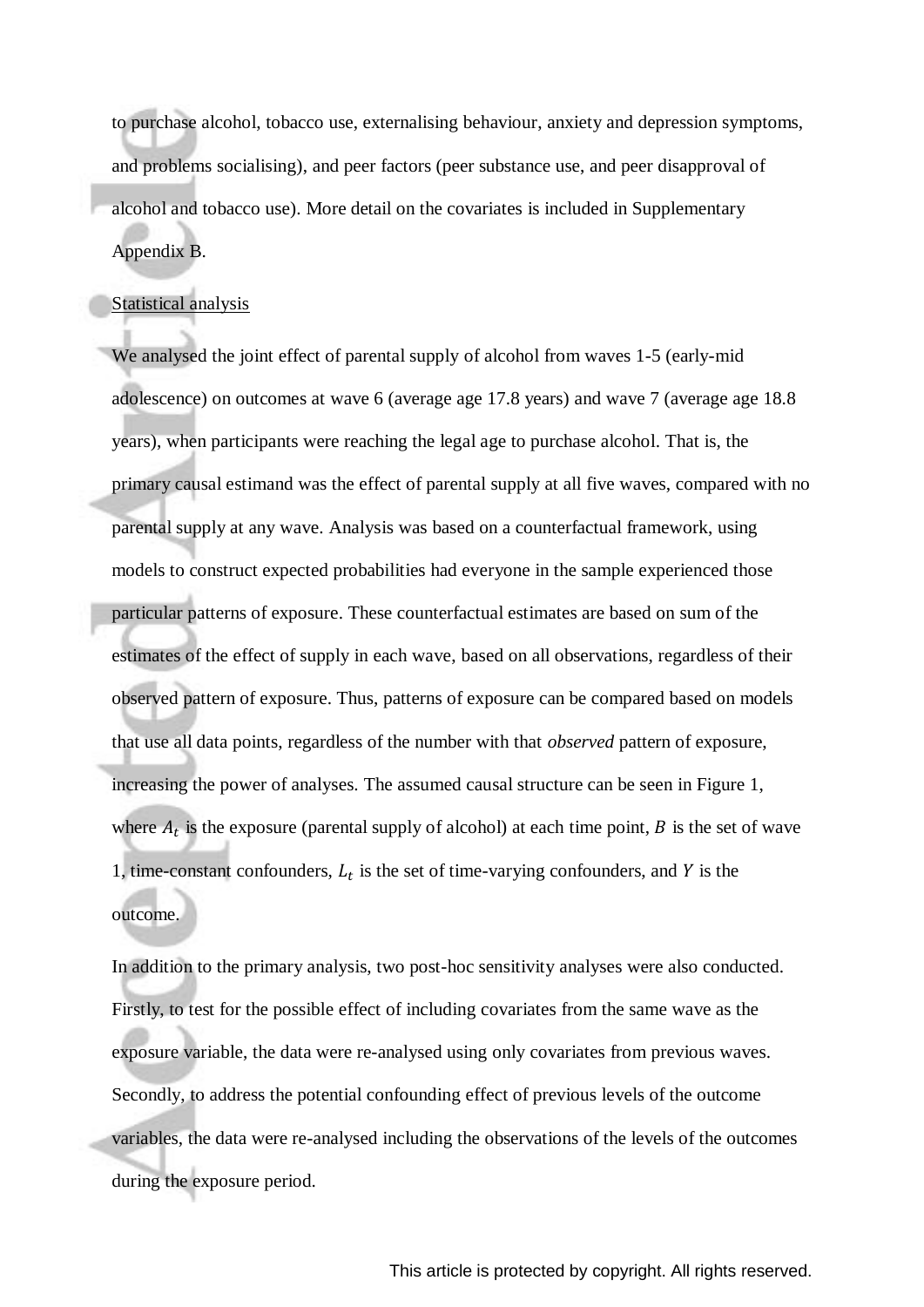Because it is likely that at least some of the time-varying confounders are affected by exposure at previous waves (as indicated in Figure 1 by the arrows connecting  $A_{t-1}$  to  $L_t$ ), analysis using standard regression techniques is likely to be biased. As such, analyses were conducted using targeted maximum likelihood estimation (TMLE). For comparison purposes, we also conducted naïve analyses using generalised linear models (GLMs).

TMLE (16) is a consistent, doubly robust method for estimating causal effects, estimated via a three step process. Firstly, initial models of the probability of exposure (i.e. the propensity, similar to IPW) and expectation of the outcome (similar to G-computation) are estimated. These initial estimates are then used to 'update' the initial outcome model. This model is then evaluated at different counterfactual exposure values, to provide a targeted estimated of the causal effect of exposure. Because counterfactual exposures are used, patterns of exposure can be compared based on models that use all data points, regardless of the number with that *observed* pattern of exposure, increasing the power of analyses. More detail of the method is included in Supplementary Appendix C. The two initial models used in TMLE can be estimated using GLMs, but are often estimated using machine learning, and in particular Super Learner (35), an ensemble machine learning algorithm. Implementation via Super Learner has the advantage over GLMs in that in addition to GLMs it can also include adaptive, flexible algorithms which allow for complex and non-linear relationships such as interactions and polynomial effects, without explicitly specifying those effects. The final, updated outcome model is then carried out using GLMs. We conducted all analyses using longitudinal TMLE (LTMLE), via the 'ltmle' (36) program in R 3.5.1 (37), with models estimated via SuperLearner using a range of prediction algorithms: means, generalised linear models, generalised additive models (38), and random forests (39). Analysis code is available at [https://www.philipclare.com/code/apsals/.](https://www.philipclare.com/code/apsals/) Because all outcomes were binary, results are reported as risk ratios with corresponding 95% confidence intervals, calculated based on the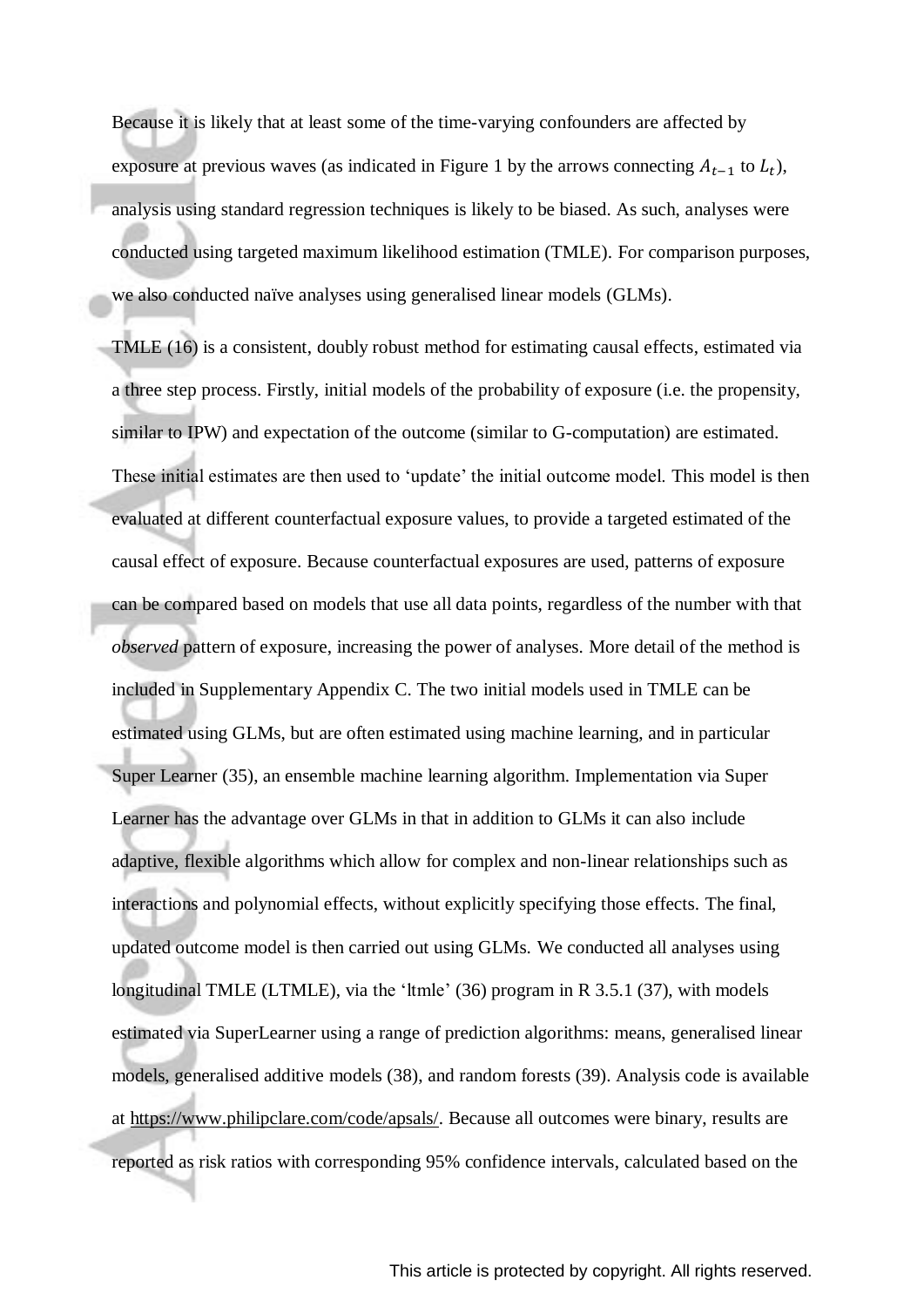ratio of the predicted probability of the outcome in the exposure vs the control group from the TMLE model. The specific analyses presented in this study were not pre-registered and thus should be considered exploratory.

# <INSERT FIGURE 1 AROUND HERE>

# *Assumptions of TMLE*

In order to produce valid inference, TMLE requires that a number of assumptions be met. The first assumption is that of *no interference*, which is that the association between exposure and outcome for each participant is independent of the exposure of other participants (40). In this case, the effect of parental supply of alcohol and subsequent alcohol-related outcomes is likely to be independent of the exposure of other participants. That is, while there is a possibility participants may be in the same peer group, the assumption of *no interference* would only be violated if participants both had peers in the study, and also affected the role of parental supply in those peers. The second assumption is *consistency*, which assumes that the counterfactual outcome associated with a given exposure, and the actual outcome observed if that exposure occurs are the same (41). This assumption can be violated if, for example, the exposure is defined ambiguously. In the case of this study, it is unlikely that the outcome could be affected by ambiguity in the definition of the exposure, although there is the possibility that the effect of supply differs based on things like the motivation of the parents, and even the drinking culture in which supply occurs. Thirdly, valid inference depends on the assumption that there is *no unmeasured confounding* (42). While effects of known and measured confounders can be eliminated via modelling, it is impossible to guarantee that there are no unknown factors that influence the relationship between parental supply and alcohol-related outcomes. As a sensitivity analysis, E-Value (43) analysis was conducted via the EValue package in R to test the strength of association required for unmeasured confounding to be likely. Finally, the analysis assumes *positivity* (44) (or *near-positivity*), that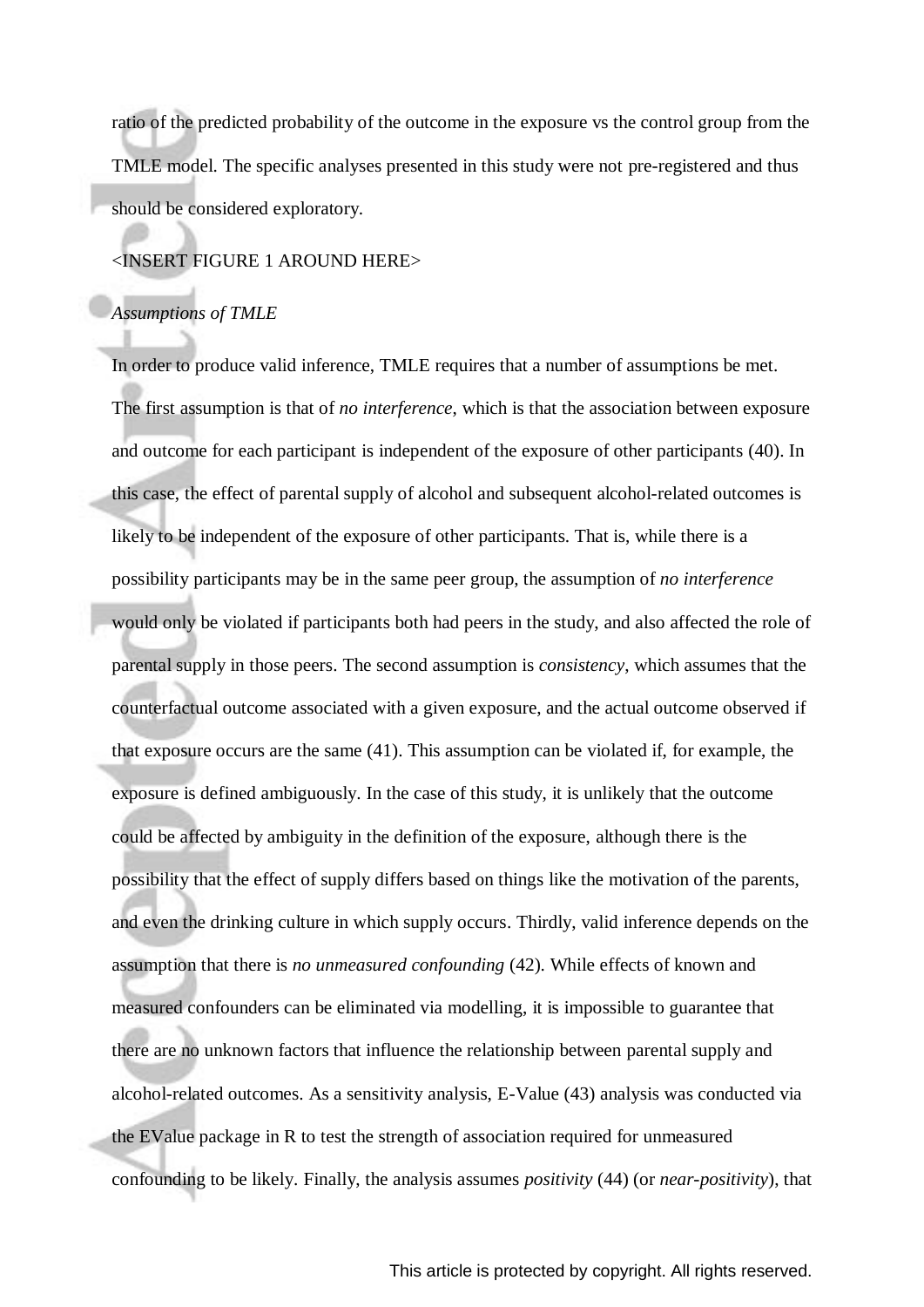is, that there are no participants for whom the probability of exposure is zero (or very close to zero). In this case, given the relatively high probability of exposure, the assumption of *positivity* is not violated, and near-positivity is unlikely to be. In addition, TMLE is more robust to near-positivity violations than other causal estimators (45).

# *Missing Data*

Because the study is a longitudinal survey, there were a number of participants with missing data. To reduce potential bias from this missing data, analysis was conducted using multiple imputation. In order to take into account within-subject clustering/correlation in the data, based on past research (46) we initially conducted imputation using multivariate normal imputation, however the method failed to converge. Consequently, the final imputations were using joint modelling of latent normal distributions using multi-level models, via the 'mitml' package in R (47), which conducts multiple imputation using multilevel models. Imputation models included all variables used in the analyses, including all outcomes in the same imputation model. Analyses were then conducted on each imputed dataset, and combined using Rubin's rules with the R package 'Amelia' (48). Based on the proportion of missing data, we used M=50 imputations (49). Further details of the missing data and the imputation procedure are included in Supplementary Appendix D.

### **Results**

#### Sample

Baseline socio-demographic characteristics of the sample are included in Table 1. In wave 1 when participants were an average age of 12.95 years, 16.1% of participants reported receiving alcohol from their parents in the past year. This increased steadily over the exposure period, peaking at just under half the sample (45.7%) by wave 5, when the average age of participants was 16.88 years. Around two in five received no parental supply in the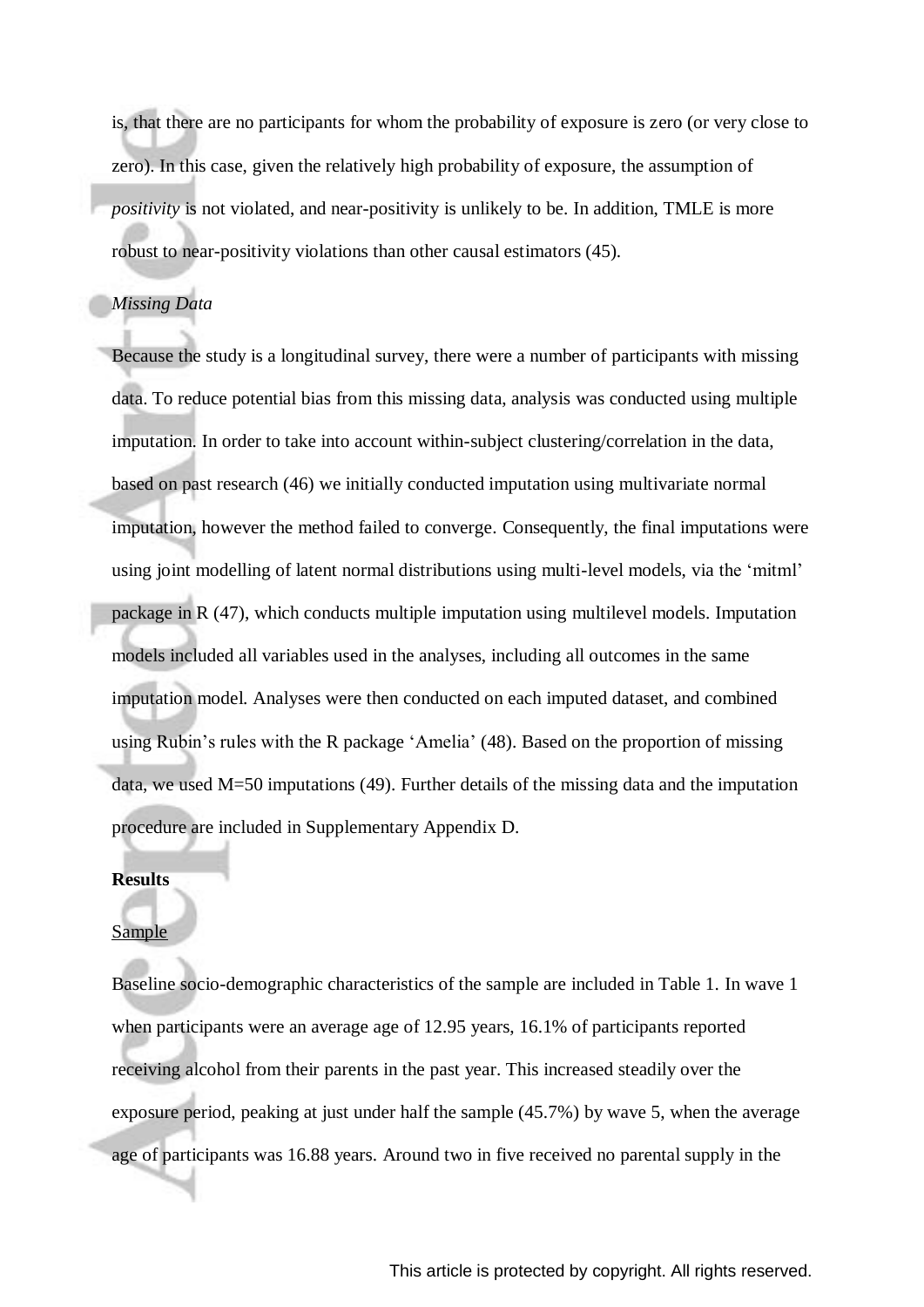exposure period (39.4%), while 5.3% received alcohol from their parents in all five waves (Supplementary Table S3).

# <INSERT TABLE 1 AROUND HERE>

Of the five outcomes considered, binge drinking and experience of alcohol-related harms were common, with over half of the sample reporting binge drinking in wave 6 (55.5%), and most reporting they had done so in wave 7 (80.6%). Report of individual types of harms varied, with some very common (e.g. hangovers), while more serious harms were rare, as seen in Supplementary Table S4. Similarly, the majority reported experiencing at least one alcohol-related harm in the past year in wave 6 (67.7%), which increased in wave 7 (85.3%). The three DSM-based outcomes were less common, but still reported by up to a quarter of the sample in wave 6 (23.6% for DSM-5 AUD), and just under half of the sample in wave 7 (42.0% for DSM-5 AUD; see Table 2). Predicted prevalence of each outcome associated with the counterfactual exposure patterns is included in Supplementary Table S5.

# <INSERT TABLE 2 AROUND HERE>

# Targeted Maximum Likelihood Estimation

When examining outcomes 1-year after the exposure period, when the average age of participants was 17.79 years, parental supply of alcohol across waves 1-5 led to greater risk of binge drinking (RR: 1.53; 95% CI: 1.27-1.84) and any alcohol-related harm (RR: 1.44; 95% CI: 1.22-1.69), but there was less evidence to suggest an effect on DSM-IV abuse (RR: 1.51; 95% CI: 0.72-3.17), DSM-IV dependence (RR: 1.94; 95% CI: 0.94-4.02), or DSM-5 AUD (RR: 1.66; 95% CI: 0.91-3.04), as seen in Figure 2a and supplementary Table S6. These results were similar in analyses of wave 7 outcomes, when average age was 18.77 years (Figure 2b), although the effect sizes for binge drinking and any harms were around half those of the wave 6 analyses, suggesting diminishing effect of adolescent exposure. In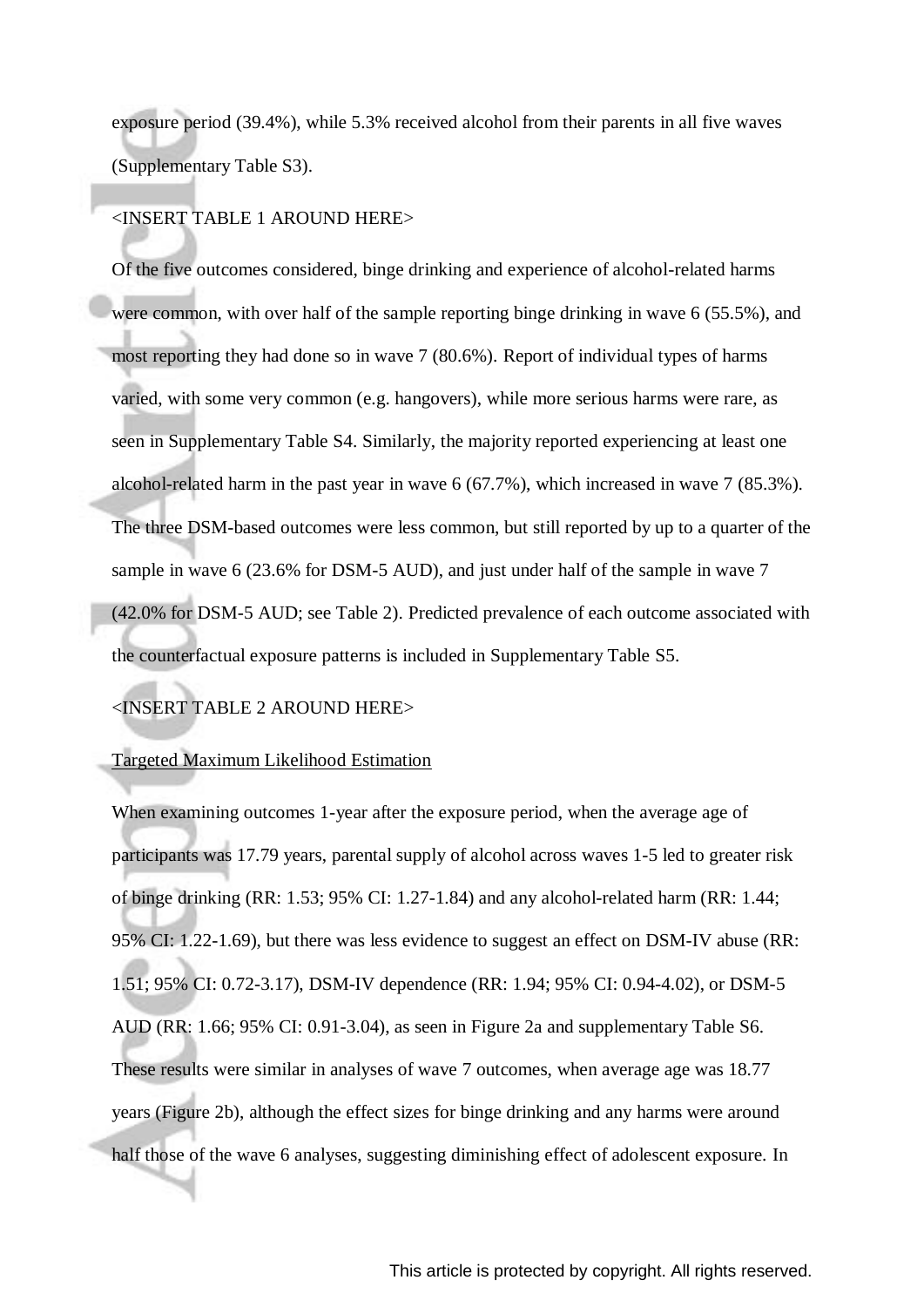contrast, secondary analyses of supply from age 15 (versus no supply) showed little evidence of any effect on either wave 6 or wave 7 outcomes, as seen in Supplementary Figure S2.

# <INSERT FIGURE 2 AROUND HERE>

Consistent with the primary analysis, examination of the effect of earlier initiation of parental supply showed that the effect of parental supply on binge drinking and alcohol-related harms increased as age of initiation of parental supply decreased. That is, for each year earlier that initiation of parental supply of alcohol began, there was an approximately 10% increase in the risk of wave 6 binge drinking (RR: 1.10; 95% CI: 1.05-1.14), and any alcohol-related harm (RR: 1.09; 95% CI: 1.05-1.13). In contrast to the results of the primary analysis, there was also evidence that younger age of initiation of parental supply had an effect on DSM-IV dependence and DSM-5 AUD, with the risk increasing by 15% (RR: 1.15; 95% CI: 1.03- 1.27) and 13% (RR: 1.13; 95% CI: 1.04-1.24) respectively for each year earlier parental supply was initiated. However, the same pattern was not observed for DSM-IV abuse (RR: 1.09; 95% CI: 0.98-1.21).

A similar pattern was observed for the wave 7 outcomes, with earlier initiation associated with an approximately 5% increase in the risk of binge drinking (RR: 1.06; 95% CI: 1.04-1.09), any alcohol-related harm (RR: 1.05; 95% CI: 1.03-1.08), and DSM-5 AUD (RR: 1.06; 95% CI: 1.00-1.12), although the effects on DSM-IV dependence (RR: 1.06; 95% CI: 0.98- 1.15) and did not remain, as seen in Table 3. Importantly, these effects are additive, with greater increases in risk for earlier initiation, as seen in supplementary Figures S3-S7.

# <INSERT TABLE 3 AROUND HERE>

# Sensitivity analyses

Sensitivity analyses controlling only for lagged covariates (i.e. excluding covariates from the same wave as the exposure) were consistent with the primary analyses, as seen in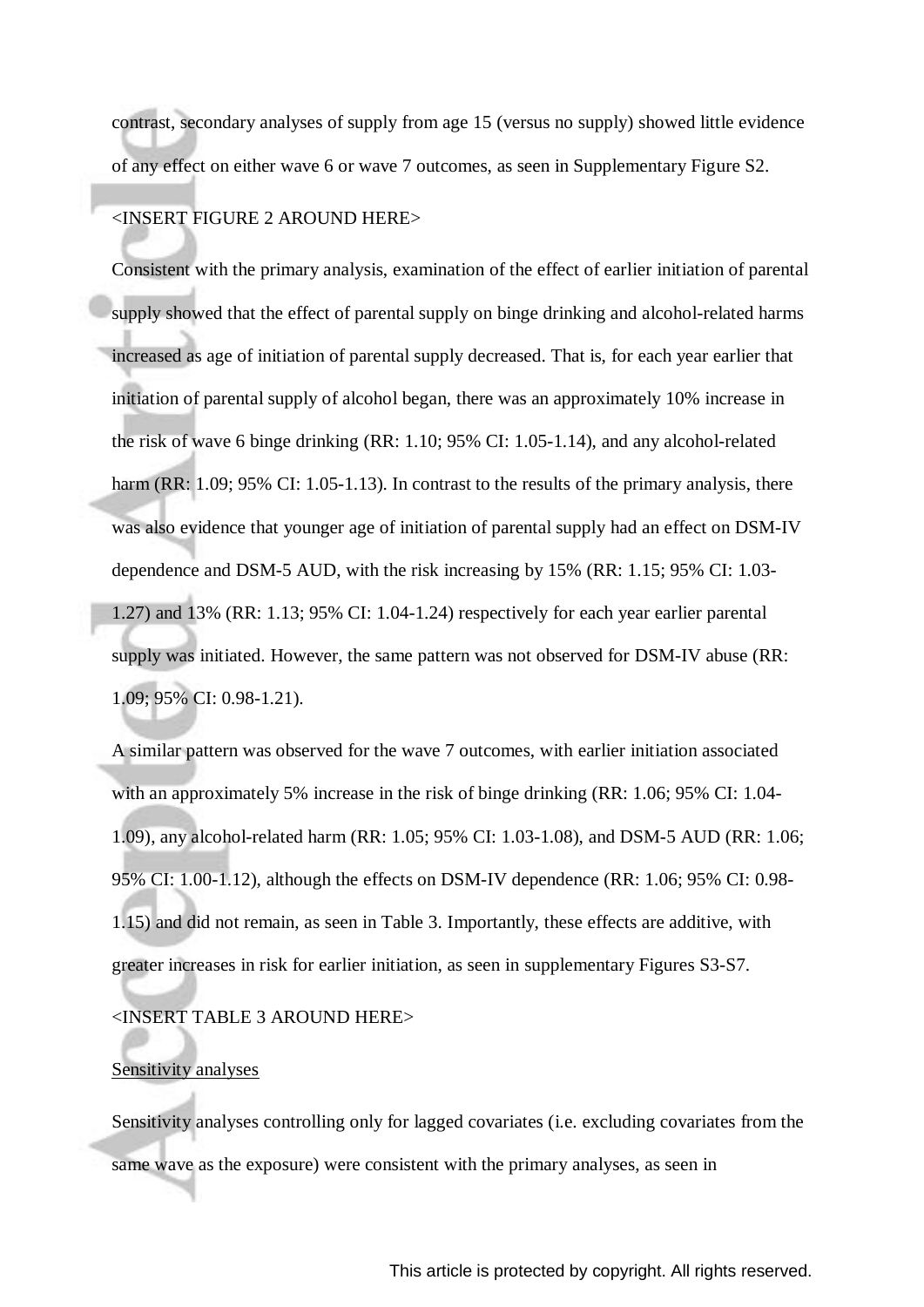Supplementary Figure S8. Similarly, sensitivity analyses controlling for past observations of the outcomes were also consistent with the primary analyses, as seen in Supplementary Figure S9. Sensitivity analyses of frequency of binge drinking and the number of harms experienced were also generally consistent with the primary analyses, with parental supply associated with greater frequency of binge drinking, and greater numbers of harms experienced, as seen in Supplementary Figure S10. Sensitivity analyses of alcohol-related harms were broadly consistent with the primary analysis. When the first two items were excluded from the scale, the effect of parental supply on the wave 6 outcome remained, with marginally higher risk ratio than the primary analysis (RR: 1.53; 95% CI: 1.23-1.90), however the effect was not evident in the wave 7 outcome, due to marginally lower RR and wider confidence intervals (RR: 1.12; 95% CI: 0.95-1.31), as seen in Supplementary Figure S11. Finally, for comparison purposes, naïve analyses using GLMs are shown in Supplementary Figures S12-S13.

# E-Value Analysis

E-value sensitivity analysis suggests that in order to alter the findings, unmeasured confounders would need to have a fairly strong average association with the exposure and outcome, with E-values ranging from a RR of 1.64 to 3.29, depending on the particular outcome (Supplementary Table S7).

# **Discussion**

This study represents the first attempt to quantify the effect of parental supply of alcohol over the course of adolescence on alcohol-related harms in early adulthood. Novel, robust statistical techniques were used to account for the complex sources of bias that can be introduced by longitudinal analysis of observational data. Consistent with previous work (8), the results provide further evidence that parental supply of alcohol in adolescence has effects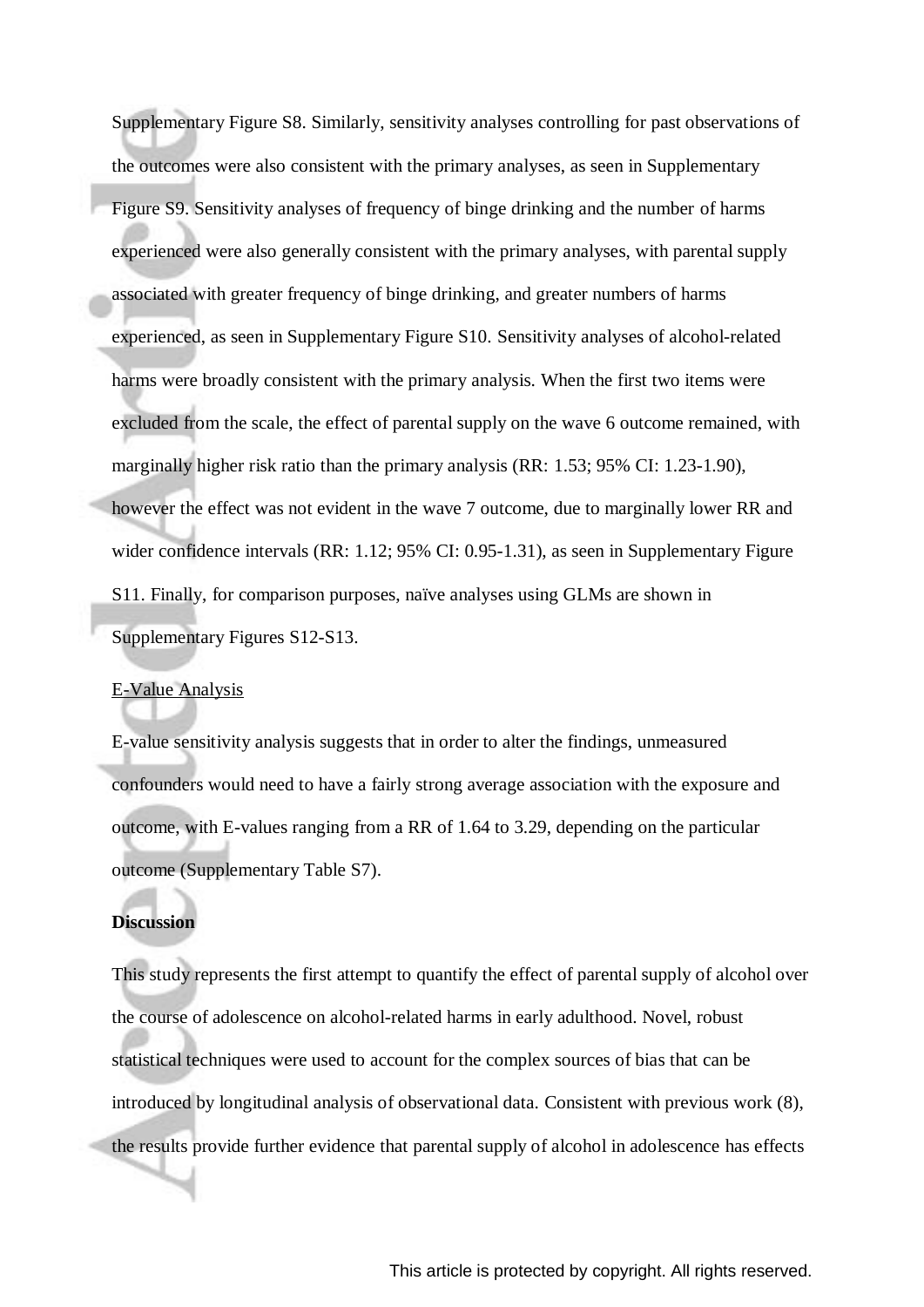on a number of negative outcomes in early adulthood, including binge drinking and alcoholrelated harm, leading not only to increased risk of binge drinking and harm, but also increased frequency of binge drinking and number of harms experienced. Analysis of earlier initiation of supply showed that the magnitude of the effect of parental supply increased the earlier supply was initiated, but supply initiated in later adolescence was still associated with negative outcomes. While these effects are relatively proximal and diminish as the time between exposure and outcome increases, some associations remained two years after the exposure period. This may be due to the diminished influence of parents as adolescents reach adulthood, both because they are able to purchase alcohol themselves, but also because they are increasingly likely to move out of their family home. Analysis of initiation of supply at age 15 showed no significant differences to no supply at all across adolescence. This suggests that early adolescence in particular is important, and provides evidence supporting Australian guidelines to avoid supply of alcohol until age 15, although NHMRC's recently released revised guidelines are more conservative, and recommend avoiding alcohol until age 18 (50). Importantly however, there was no evidence that parental supply, either across adolescence, or initiated at age 15, led to any reduction in harm or other benefit with respect to adolescent drinking behaviour.

Unlike previous work, which found that parental supply of alcohol was associated with DSM-IV dependence and DSM-5 AUD symptoms (8), these results do not provide evidence for a robust association between parental supply of alcohol and DSM-IV or DSM-5 symptoms. However, it remains unclear whether this is due to a lack of effect, or if the study simply lacked the power to detect effects.

It is worth noting that the definition of binge drinking used in this study is based on Australian guidelines, and differs from those used in other jurisdictions (for example, the United States National Institute on Alcohol Abuse and Alcoholism, which defines binge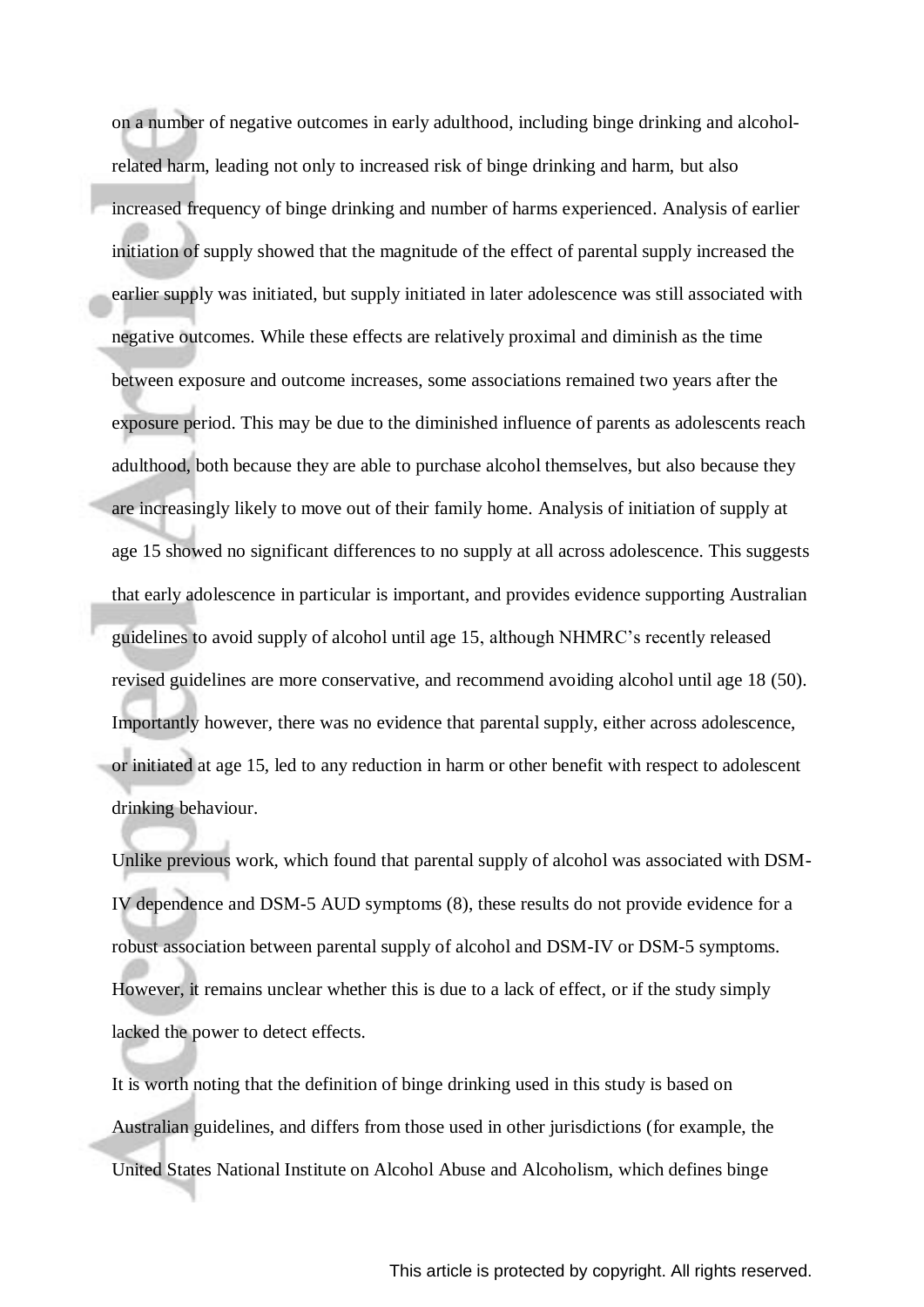drinking as 4 or more drinks for women and 5 or more drinks for men). Thus, it may be that some of the effect is due to a lower threshold for binge drinking, particularly among males. The mechanisms also remain to be established. For example, it may be that parental supply acts as an initiation to a local drinking culture in the area in which the family resides. Thus, where there is a hazardous drinking culture, parental supply may lead to negative outcomes. Further work is required to explore the influence of parental supply of alcohol in different cultures. This also raises the possibility that the findings may not generalise beyond the Australian context; the effects of parental supply may be distinct elsewhere. Alternatively, there may be biological mechanisms, particularly in light of heritable traits associated with addiction. That is, it may be that biological traits associated with addiction make it more likely both for parents to supply alcohol to their children, and for those children to experience later harm. While the analysis controlled for parental drinking as a marker of parent alcohol problems, the possibility remains, although E-value analysis suggests that the effects would need to be strong in order to explain the effects.

# Limitations

We considered only a subset of the potential (counterfactual) patterns of exposure, with supply considered to continue once started. A number of other possible patterns of supply exist that could be considered. For example, future analyses might consider the effects of stopping parental supply after initiation, based on criteria (for example, parents who stop supply alcohol when their children begin to experience harm). In addition, our measure of supply is relatively coarse – in reality supply is likely to vary within years as well as between, as well as changing in terms of frequency and quantity of supply. Further work is therefore required to explore supply in more detail, although our study represents one of the most detailed studies of parental supply available to date.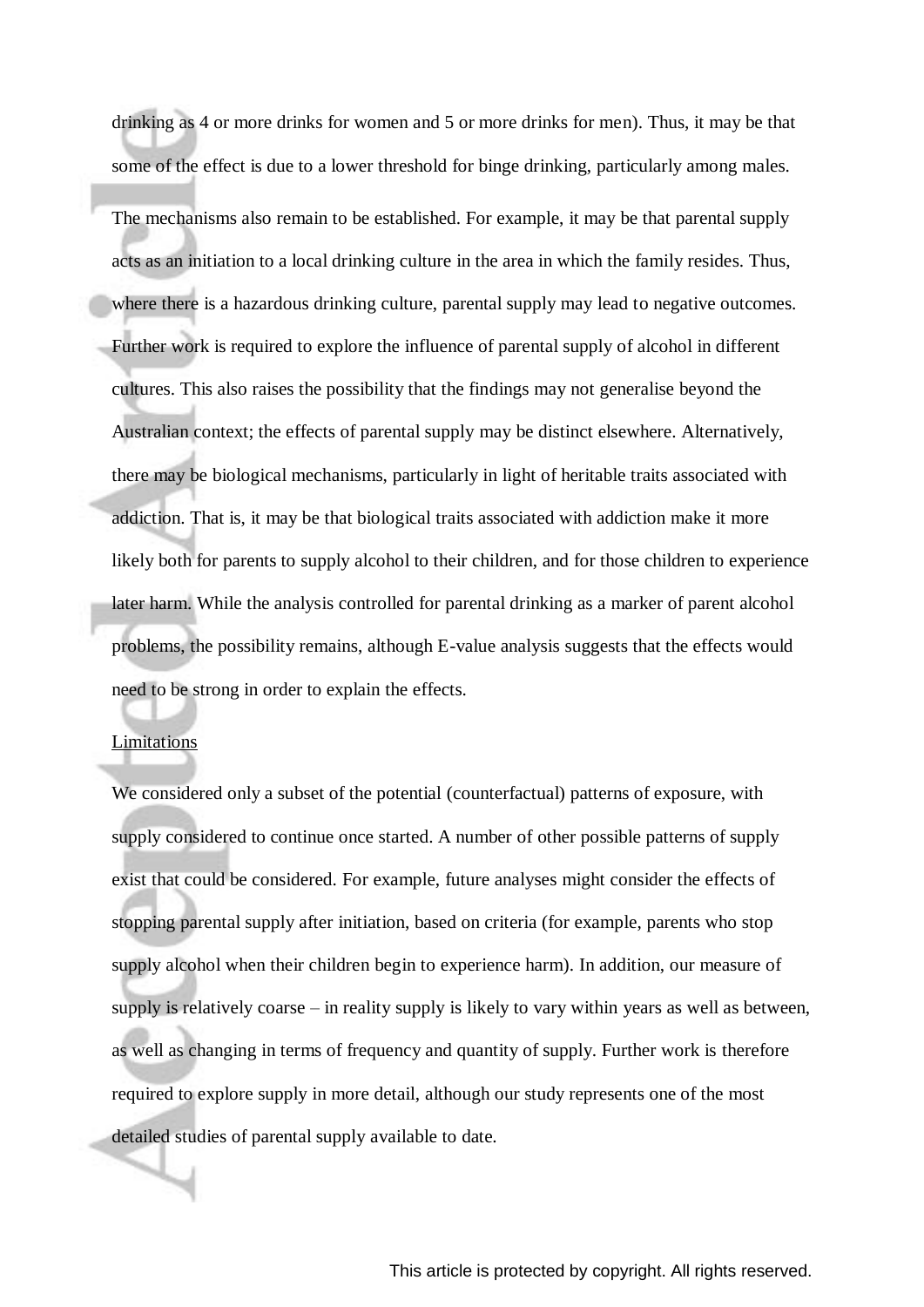Second, the study relies on self-report data. While there is evidence to suggest that self-report of alcohol behaviours and consequences is generally valid (51, 52), there are known to be problems with recanting of former reports in adolescent cohort studies (53). It is also possible that the reporting of parental supply is biased, for example after heavy drinking (54), although past research has shown relatively high agreement between child and parent report of supply (8). Also, while the prevalance of the DSM-based outcomes is likely inflated compared to those asssessed clinically, the levels of symptoms reported by the cohort is not unexpected given relatively high rates of alcohol use disorder in community samples in Australia (55) and other high-income countries (56, 57).

A strength of TMLE is that, provided structural assumptions hold, findings can be interpreted as causal effects. It is possible that these structural assumptions were violated, undermining causal interpretation. However, we do not believe that the assumptions of no interference, consistency or positivity are likely to have been violated, and E-value analysis suggests that relatively strong unmeasured confounding would be required to influence the findings. That is, while unmeasured confounding remains possible, the analysis suggests that in order to alter the conclusions the unmeasured confounding would need to have an effect as strong or stronger than parental supply, or any other exposure assessed previously in the cohort.

# **Conclusions**

Consistent with previous research, the study provides evidence that parental supply of alcohol in adolescence can lead to higher risk of binge drinking and alcohol-related harms in the short-term. Further, there is no evidence to suggest that parental supply of alcohol acted as a protective factor for any of the adult harms examined. In addition, the study provides evidence that the risks associated with parental supply increase the earlier such supply is initiated. Thus, the results suggest that parental supply of alcohol should be avoided, but in particular that parents should not supply alcohol in early adolescence.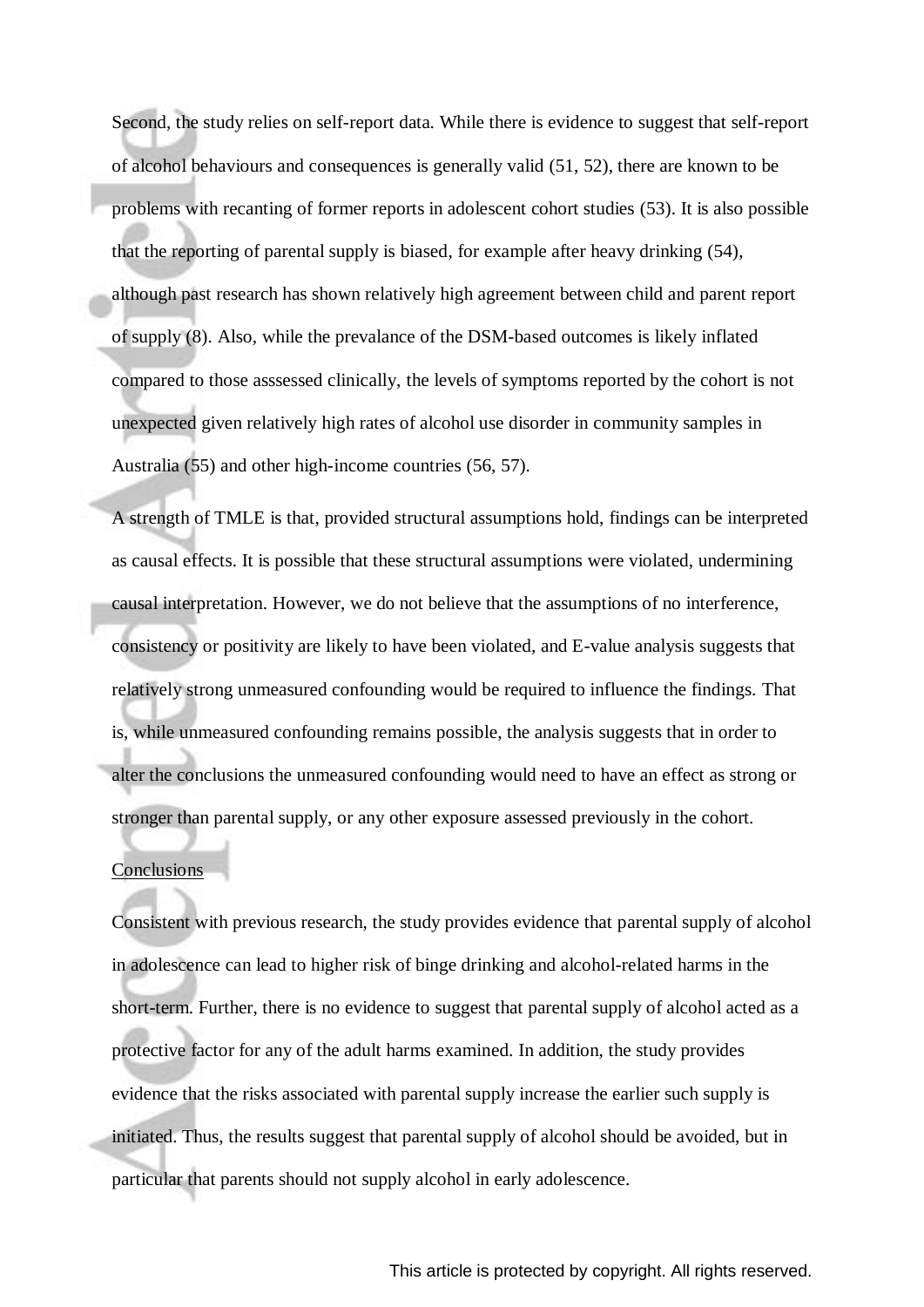| Table 1 Child and household socio-demographic characteristics of the sample at wave 1 |  |
|---------------------------------------------------------------------------------------|--|
|---------------------------------------------------------------------------------------|--|

|     |                                                          | $n$ (%) / mean (SD) |
|-----|----------------------------------------------------------|---------------------|
| Age |                                                          | 12.9(0.5)           |
|     | Child gender                                             |                     |
|     | Male                                                     | 1,051(55%)          |
|     | Female                                                   | 855 (45%)           |
|     | Parent born in Australia                                 |                     |
|     | N <sub>0</sub>                                           | 501 (26%)           |
|     | Yes                                                      | 1,391 (74%)         |
|     | Parent employment at wave 1                              |                     |
|     | Employed (full-time/part-time)                           | 1,534 (81%)         |
|     | Unemployed (in workforce)                                | 237 (13%)           |
|     | Unemployed (not in workforce)                            | 121 (6%)            |
|     | Relative socioeconomic disadvantage of area of residence |                     |
|     | Low                                                      | 327 (17%)           |
|     | Medium                                                   | 414 (22%)           |
|     | High                                                     | 1,151(61%)          |
|     | Household income                                         |                     |
|     | Up to \$34,000                                           | 160 (9%)            |
|     | \$35,000 to \$80,000                                     | 464 (25%)           |
|     | \$81,000 to \$180,000                                    | 918 (49%)           |
|     | \$181,001 or more                                        | 340 (18%)           |

Acc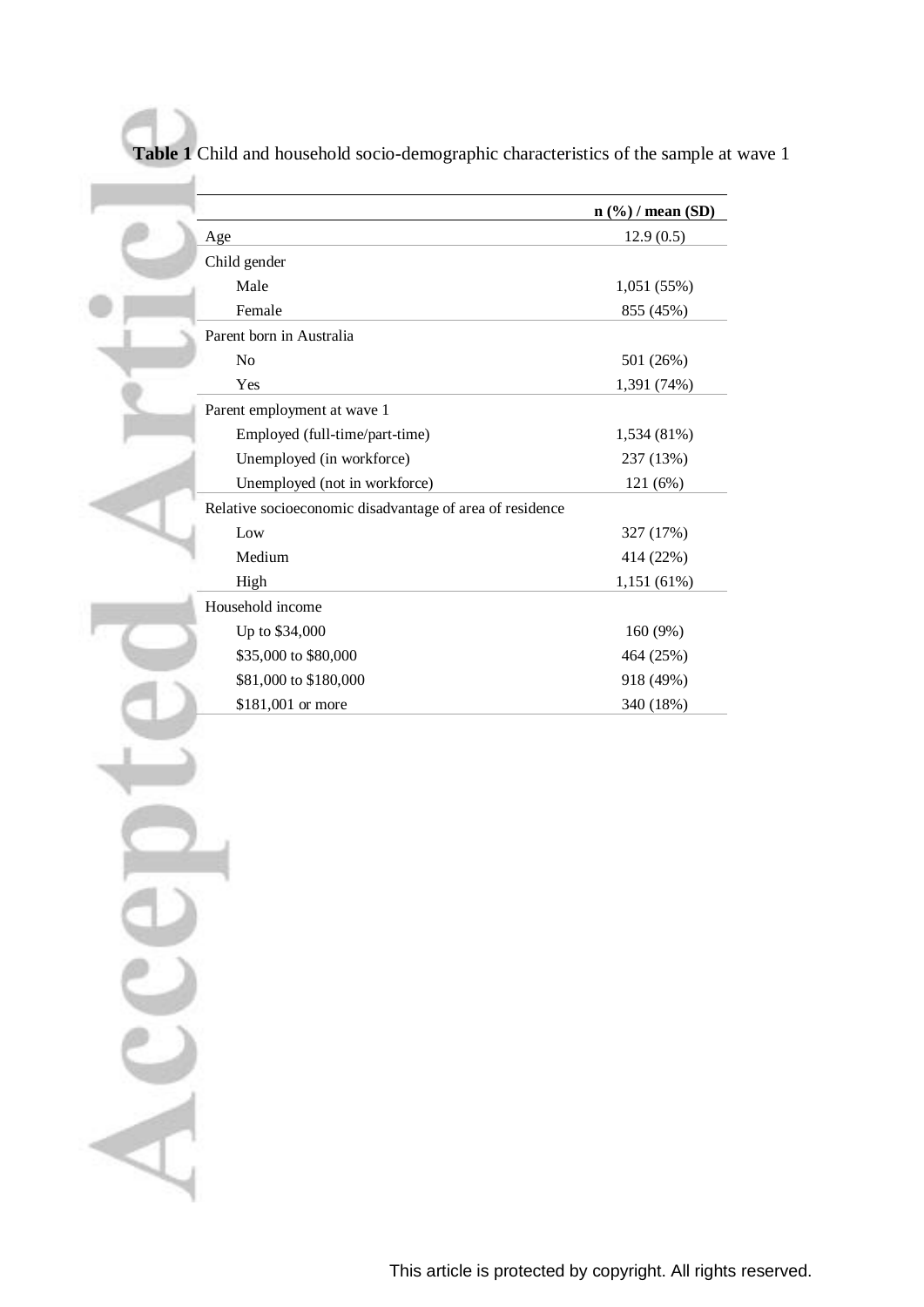**Table 2** Percentage of sample reporting parental supply in exposure waves (1-5) and outcomes in outcome waves (6-7)

| ļ       |        |   |  |
|---------|--------|---|--|
|         |        |   |  |
|         | ì<br>ĺ |   |  |
| 鄠       |        |   |  |
|         |        |   |  |
|         |        | ħ |  |
|         |        |   |  |
|         | į      |   |  |
|         | ļ.     |   |  |
|         |        |   |  |
|         |        |   |  |
| U,<br>k |        |   |  |
|         |        | Ì |  |

<u> Tanzania (</u>

|                            | Percentage |
|----------------------------|------------|
| Parental Supply of Alcohol |            |
| Wave 1                     | 16.1%      |
| Wave 2                     | 26.2%      |
| Wave 3                     | 28.2%      |
| Wave 4                     | 34.6%      |
| Wave 5                     | 45.7%      |
| <b>Binge Drinking</b>      |            |
| Wave 6                     | 55.5%      |
| Wave 7                     | 80.6%      |
| Any alcohol-related harms  |            |
| Wave 6                     | 67.7%      |
| Wave 7                     | 85.3%      |
| <b>DSM-IV Abuse</b>        |            |
| Wave 6                     | 8.1%       |
| Wave 7                     | 16.5%      |
| <b>DSM-IV Dependence</b>   |            |
| Wave 6                     | 12.6%      |
| Wave 7                     | 23.2%      |
| DSM-5 Alcohol Use Disorder |            |
| Wave 6                     | 23.6%      |
| Wave 7                     | 42.0%      |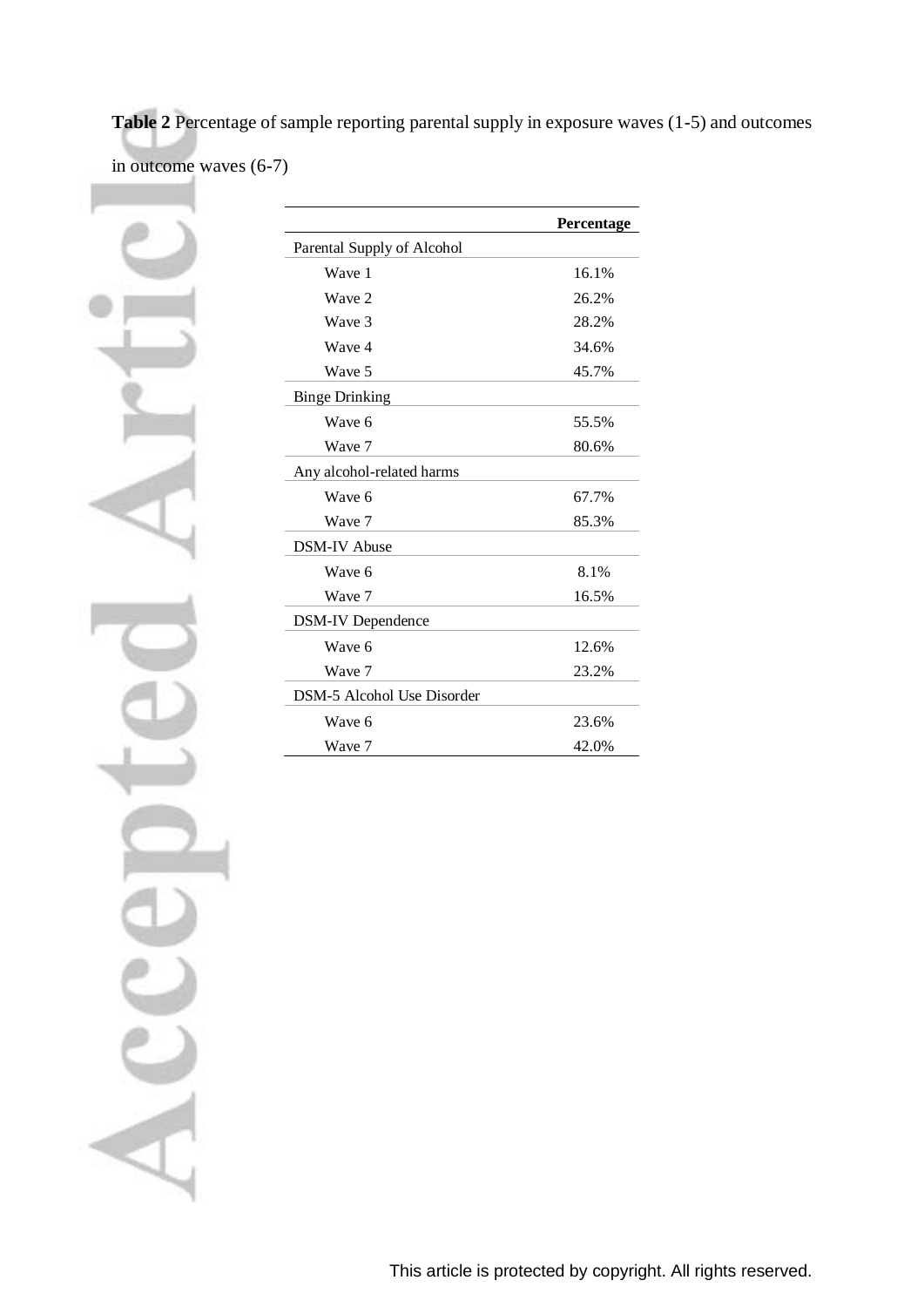**Table 3** Adjusted risk ratio of wave of initiation of parental supply versus no parental supply in any wave on five alcohol-related outcomes in wave 6 or wave 7

| <b>Outcome</b>             | Wave 6            | Wave 7             |
|----------------------------|-------------------|--------------------|
|                            | RR (95% CI)       | <b>RR</b> (95% CI) |
| Binge drinking             | $1.10(1.05-1.14)$ | $1.06(1.04-1.09)$  |
| Any harms                  | $1.09(1.05-1.13)$ | $1.05(1.03-1.08)$  |
| <b>DSM-IV Abuse</b>        | $1.09(0.98-1.21)$ | $1.05(0.97-1.13)$  |
| <b>DSM-IV Dependence</b>   | $1.15(1.03-1.27)$ | $1.06(0.98-1.15)$  |
| DSM-5 Alcohol Use Disorder | $1.13(1.04-1.24)$ | $1.06(1.00-1.12)$  |
|                            |                   |                    |

Note: RRs represent effect of initiating supply one year earlier, and then continuing supply thereafter (e.g. the effect of initiating supply at age 12 versus age 13, or age 14 versus age 15). Effects are additive, increasing as supply is initiated earlier. RRs for differences of more than one year are included in Supplementary Figures S3-S7.

This article is protected by copyright. All rights reserved.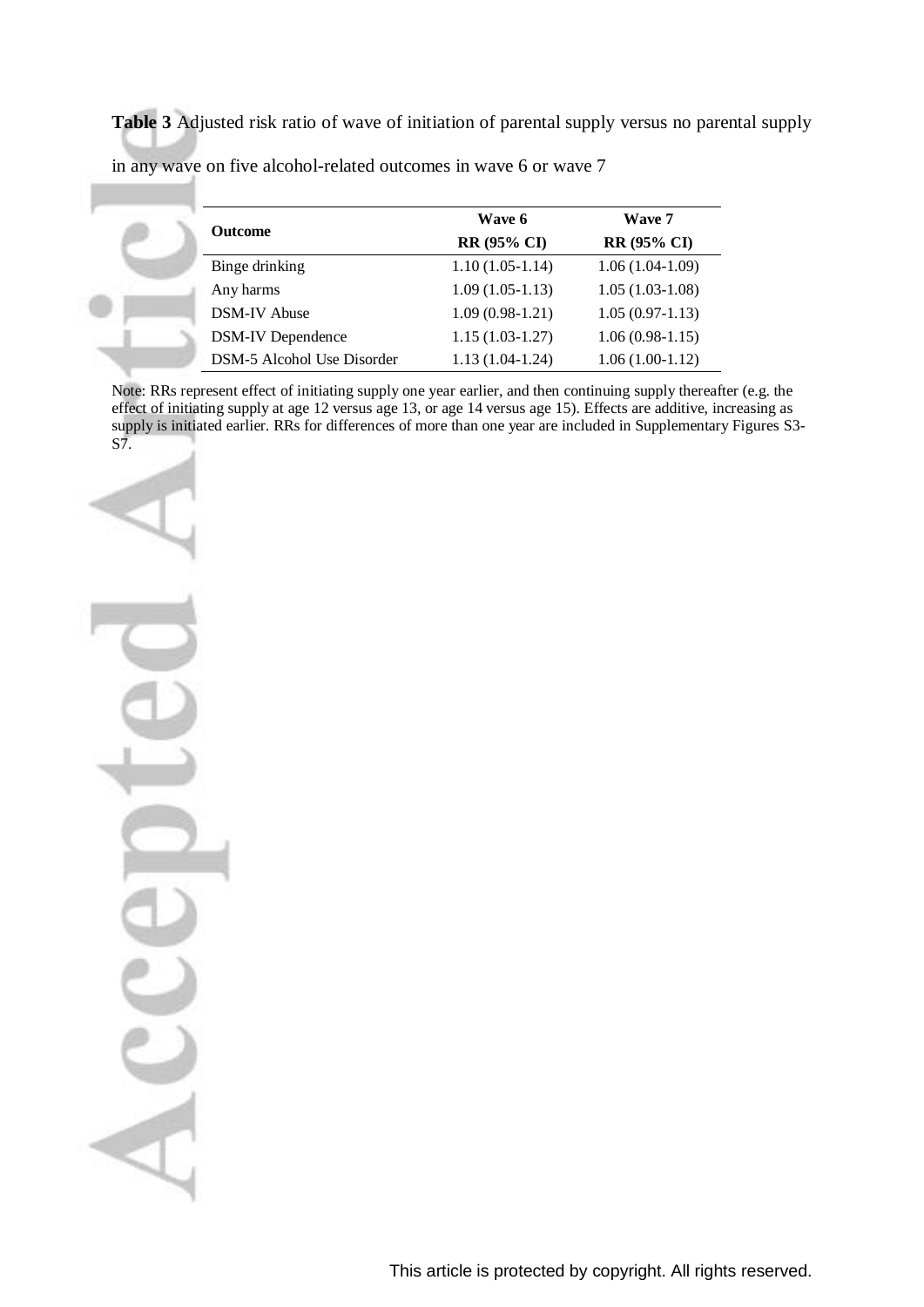

Note: B is the set of baseline, time-constant variables; A is the exposure variable measured at each time point; L is the set of exposure-affected time-varying confounders measured at each time point; and Y is the outcome variable measured at the final time point.